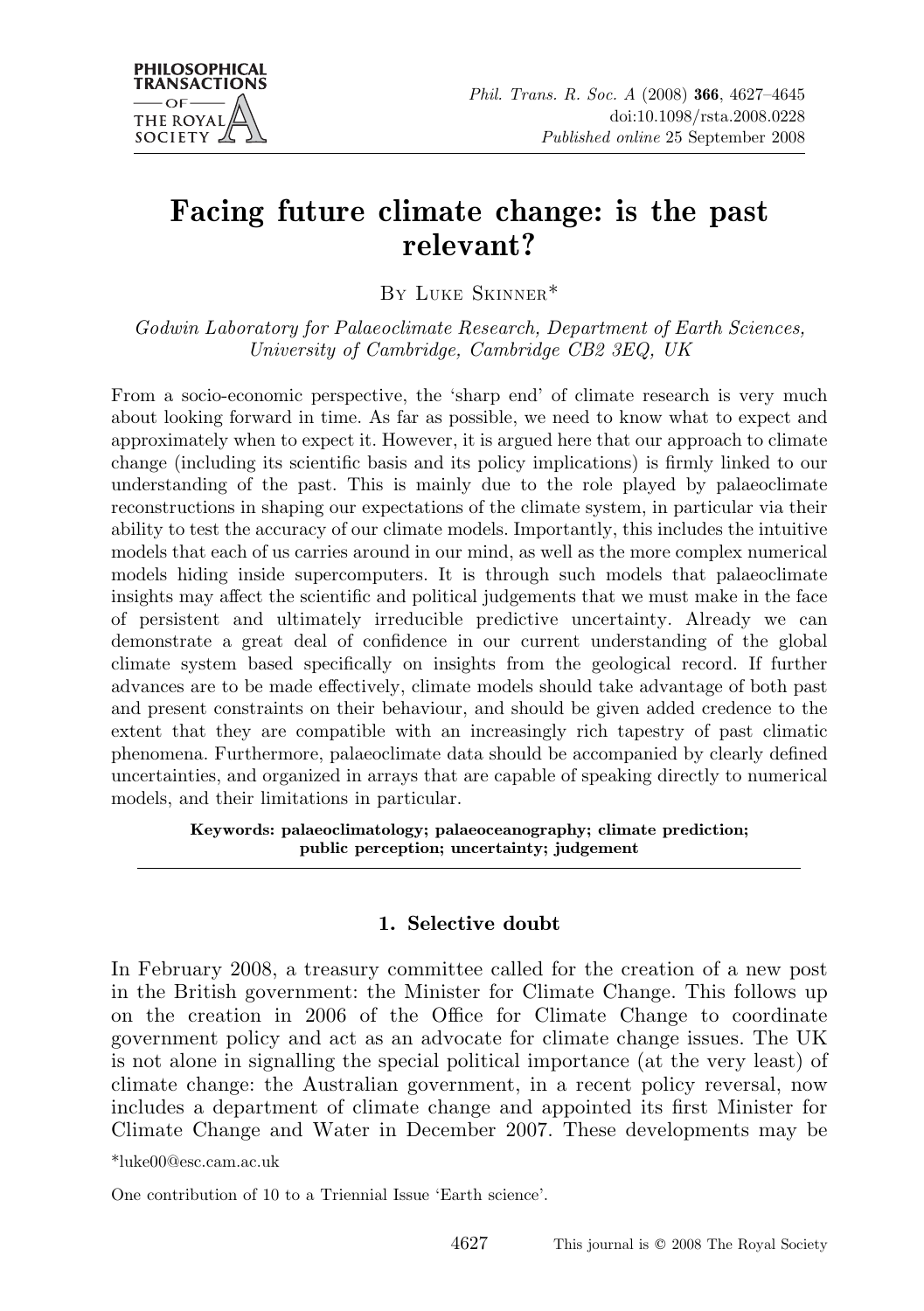symptomatic of a more widespread shift in public discourse on the issue of global climate change. No doubt, part of the reason for this shift is that the scientific assessment of climate change, coordinated by the Intergovernmental Panel on Climate Change (IPCC), has become increasingly emphatic [\(Solomon](#page-16-0) et al. 2007) and high profile ([Kerr & Kintisch 2007\)](#page-14-0). The latest IPCC assessment report has thus indicated scientific confidence and consensus that: (i) global temperatures are rising, (ii) this temperature increase and attendant impacts are attributable to anthropogenic greenhouse gas emissions, and (iii) previously accumulated and future emissions will contribute to further global climate impacts ([Pachauri & Reisinger 2007\)](#page-15-0). The shift in public discourse, and public mood, in response to the growing scientific consensus is difficult to characterize precisely. While a number of influential people have publicly relinquished their apparent denial of the reality or importance of global climate change ([Brissenden 2006;](#page-13-0) [MacAskill 2007\)](#page-15-0), others continue resolutely with their rejection of the scientific consensus.

The technique used by many deniers is what might be called 'the manipulation of uncertainty into selective doubt'. This takes advantage of scientific uncertainty, for example uncertainty in predictions of global mean temperature, in order to bias our assessment of climate predictions in an unscientific way. That is, it aims either to create the impression that our theories have no predictive power at all or to form the prejudice or unconscious assumption that only part of the existing range of scientific uncertainty needs to be considered seriously. This technique therefore seeks to encourage selective expectations, for example, of no significant change in climate, generally on the basis of prevailing social mores or proposed economic imperatives (e.g. short-term personal gain). Thus, there is no scientific basis for the assertion made by [Lawson \(2006\)](#page-15-0) that 'while the prospect of catastrophic consequences from global warming cannot be regarded as impossible, nor can [the possibility]  $\ldots$  that over the next hundred years or so, the world might enter a new ice age'. Nevertheless, with this equivocation, Lawson appears to wish to induce the selective expectation that cooling is equally plausible as warming (and therefore presumably no change at all), regardless of the available scientific evidence. We are thus encouraged to believe that climate scientists essentially know nothing about future climate and should therefore be ignored, or lampooned as priests in the 'new religion of eco-fundamentalism' ([Lawson 2006](#page-15-0)).

In his 1963 lecture, This Unscientific Age, Richard Feynman characterized the process of becoming convinced of telepathy (of which he was in serious doubt) as one of overcoming prejudice. Feynman had a method, and importantly an enthusiasm, for overcoming his self-proclaimed prejudice against telepathy if at all possible, not least owing to the very serious implications of telepathy for his field of study, physics. The method in question is the scientific method, which operates by applying constraints from experiment and observation to eliminate prejudice as far as possible (e.g. [Popper 1963](#page-15-0)). The bottom line in Feynman's anecdote is that a proposition is not incorrect because it is uncertain or more unlikely because it carries major consequences. Rather a proposition gains credibility to the extent that it cannot be shown to be inconsistent with as many other mutually consistent beliefs as possible. Indeed, because uncertainty can never be completely eliminated, the best we can do, in principle and practice, is to diligently cross-check the mutual consistency of our theories to an extent that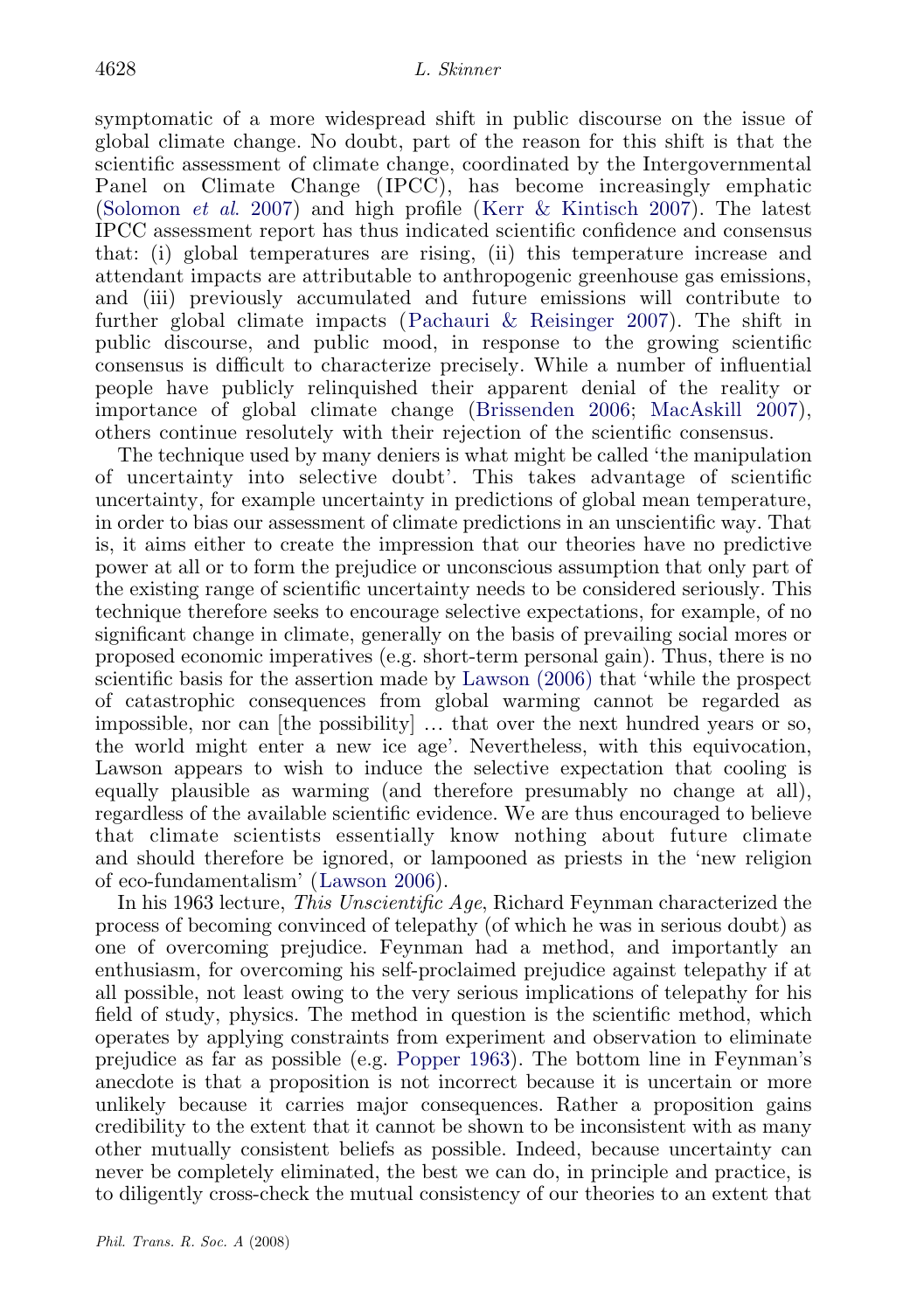allows doubt to be sufficiently curtailed for judgements to be made (e.g. [Wittgenstein 1975](#page-17-0)). Some of these judgements may be scientific assessments of 'the balance of evidence', while others may constitute policy recommendations. In the latter case, it is possible that our judgements may incorporate more criteria than are provided by science alone. Personal or social values may certainly colour the application of scientific knowledge in political decisions. Nevertheless, any political decision that fails to take full account of the scientific evidence, through manipulation or selective interpretation, cannot be called reasonable (even if it may be well calculated).

These considerations are relevant to the recurrent public/media misunderstanding/manipulation of the scientific uncertainty associated with climate change predictions, because they underline the fact that all knowledge (even rigorously tested knowledge) is framed by a degree of uncertainty, in spite of which we must still make reasoned scientific and political judgements. Most importantly, we are reminded that we must treat this type of uncertainty differently from the uncertainty of a dice roll. A more lucid analysis of this issue has been provided by [McIntyre \(2007\),](#page-15-0) who has likened our journey into the Anthropocene to that of a car speeding into the fog along an unfamiliar and unmapped, twisty road ([McIntyre](#page-15-0) [1997\)](#page-15-0). We all know what we would do in these circumstances; we would drive cautiously and slowly if possible. But why should we do this? Why do we not settle the matter on the toss of a coin instead (anything could lie ahead: heads I speed up, tails I slow down)? Clearly, it has to do with an evaluation of the penalties associated with forming incorrect expectations. Unless we have been able to repeat an experiment (e.g. future climate) numerous times, it is likely that we will have to evaluate the penalties associated with incorrect predictions on the basis of some pertinent set of experiences. This is one reason for the defensibility of the precautionary principle, which need not be timid or without ambition (as the Machiavellian political tradition may testify). Indeed, it is worth noting that precaution can be applied to either action or inaction: precaution itself is hardly a questionable principle.

If we (the public) are to be given a clear and truthful picture of the uncertainty of climate prediction, and more importantly are to evaluate sensibly the choices that the spectre of climate change presents to us, it is imperative that we are able to see the point of the 'McIntyre foggy road' simile. Of course, it is also desirable to dispel the fog itself, and narrow our scientific uncertainties as much as possible. In this perspective, I try to argue that both of these goals are eminently well served by the exposure and analysis of the Earth's past. The history of global climate may serve as a unique pedagogic tool, cautionary tale and calibration metric. The sum of useful knowledge certainly does not lie in the past, but our understanding of the climate system (whether intuitive or objective) would be greatly impoverished without the retrospective provided by the palaeoclimate archive.

### 2. Looking back to the future

If there is one central value of palaeoclimate reconstruction (with regard to future climate prediction), it is surely its ability to show us what aspects of the climate system we really do not understand well enough. It has been said that the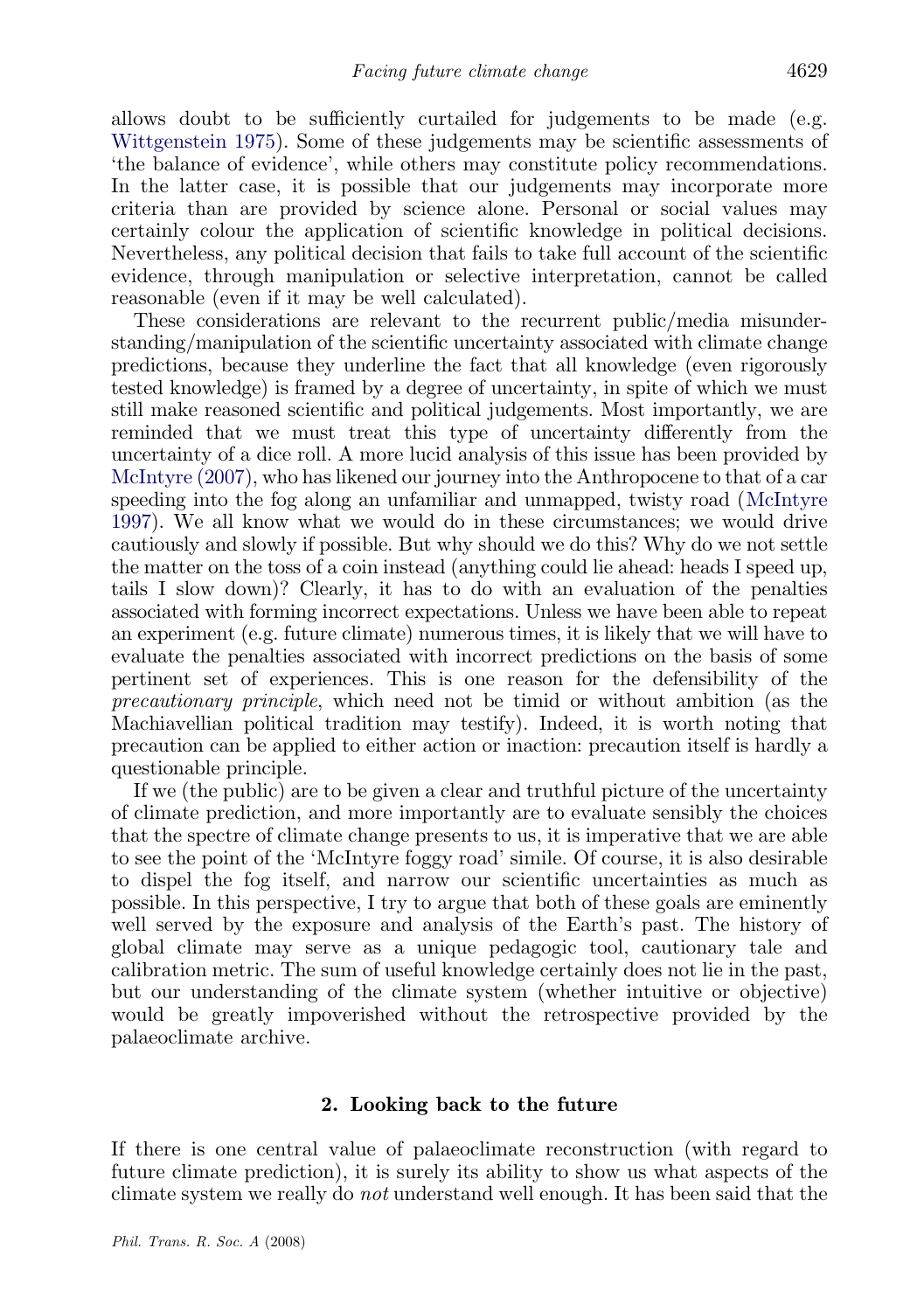past gives us a unique sense of reality by allowing us to feel out the 'contours of the unknown' [\(Berlin 1996](#page-13-0)). The value of such groping should not be underestimated, as it informs the content and accuracy of our climate models. This applies to the 'intuitive models' that we all carry around in our minds, as well as the complex numerical representations of physical reality that are hidden away in computers. It is through a hierarchy of models of this breadth that the history of past climate change can inform our expectations of the climate system, either by calibrating our climate extrapolations and parametrizations or by surprising us with phenomena that are not observed today and remain difficult to explain.

## $(a)$  A pedagogic tool

In the public sphere, insights from the past can help to determine how we receive climate change predictions, and in particular how we treat the uncertainty of these predictions. The climate records shown in [figure 1](#page-4-0) may be used to illustrate this point. At the very most, the clear and consistent link shown in [figure 1](#page-4-0) between changing atmospheric carbon dioxide  $(CO<sub>2</sub>)$ concentrations and changing global climate over the last ca 800 000 years might be taken to provide a rough (if rather unreliable) 'statistical' model of the global climate (Wolff et al[. 2005](#page-17-0)). However, this sort of model has no physical content: correlation is not a proof of causation. Nevertheless, the impact of viewing anthropogenic  $CO<sub>2</sub>$  projections within a long-term geological context as shown in [figure 1](#page-4-0) is unmistakeable: we (the public) are compelled to take questions about the future seriously, and may be motivated to find out more about the climate system as a result. If records such as those shown in [figure 1](#page-4-0) are able to compel the public to engage with the science of climate change, and to listen seriously and critically to the analyses of the risks associated with climate change, then they would have performed an invaluable task (perhaps the most challenging).

The compelling nature of global climate history is further illustrated by recurrent reference to the past in public debate. Unfortunately, however, this often amounts to a manipulation of palaeoclimate evidence to insinuate a sort of 'plus ca change' theory of global climate (e.g. [Lawson 2006;](#page-15-0) [Lomborg 2007](#page-15-0)). Some examples of past climatic phenomena that have been misconstrued as evidence against an anthropogenic influence on climate (or against the significance of such an influence) include: (i) the rise of Northern Hemisphere temperatures since the Little Ice Age (ca  $400-200$  years ago), implying a nonanthropogenic explanation for warming, (ii) the fact that atmospheric  $CO<sub>2</sub>$ started to increase slightly after Antarctic temperatures across past deglaciations, implying  $CO<sub>2</sub>$  may be a passive climate parameter, and (iii) the fact that a glacial period should 'naturally' occur at some point in the future, thus either counteracting or justifying any anthropogenic warming.

The first two of these examples have been used to argue that, if global climate could change irrespective of atmospheric  $CO<sub>2</sub>$  in the past, then  $CO<sub>2</sub>$  must not have a significant impact on global climate. This argument is a logical fallacy, in that it operates by 'denying the antecedent' (it infers a lack of causation under the false premise of a single causal pathway, as in the flawed argument that 'if it rains the ground is wet; the ground is wet; therefore it is raining'). Regardless of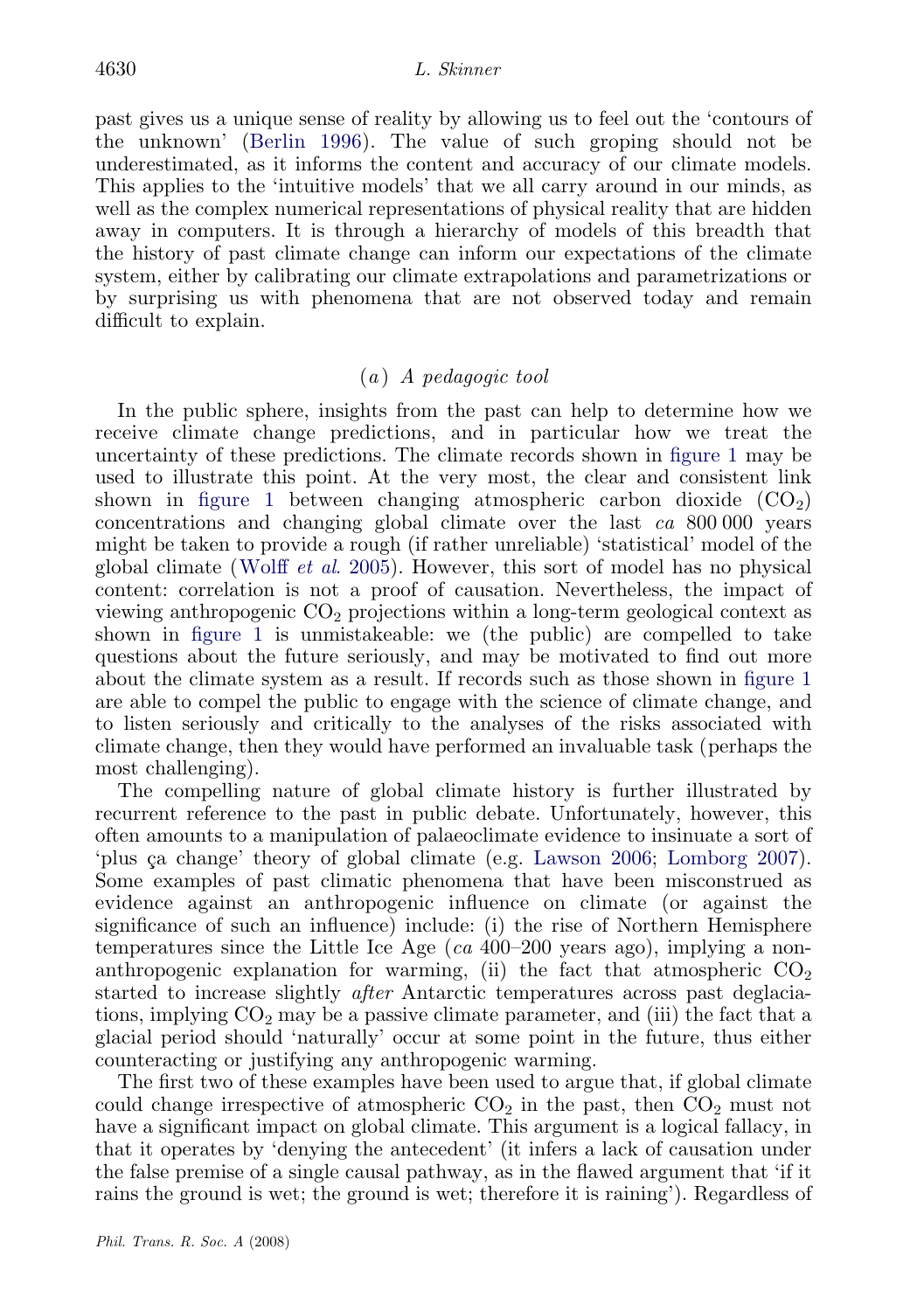<span id="page-4-0"></span>

Figure 1. Anthropogenic CO<sub>2</sub>, in the context of climate changes over the last 800 000 years. Time axis approaches the present from right to left. Plots show, from top to bottom: (i) dust content of Antarctic ice, suggesting variable supply and/or transport to Antarctica ([Lambert](#page-15-0) et al. 2008), (ii) terrestrial vegetation changes recorded in Greece, indicating alternating dry glacials and more temperate interglacials in southern Europe ([Tzedakis](#page-16-0)  $et \ al.$  2006), (iii) stable oxygen isotope fractionation of oxygen gas trapped in Antarctic ice, indicating changes in land-based ice volume, as well as changes in the balance of marine and terrestrial photosynthesis or 'Dole effect' ([Petit](#page-15-0) et al[. 1999](#page-15-0)), (iv) stable oxygen isotope fractionation of marine calcite, also indicating changes in land-based ice volume, but including changes in deep-water temperature (black line) ([Lisiecki &](#page-15-0) [Raymo 2005](#page-15-0)), with a record of past Northern Hemisphere summer insolation variability superposed (grey sinusoidal line) [\(Shackleton 2000](#page-16-0)), (v) Antarctic temperature, as indicated by stable hydrogen isotope fractionation of Antarctic ice ([Jouzel](#page-14-0) et al. 2007), uncorrected for source effects ([Cuffey & Vimeux 2001](#page-14-0)), (vi) atmospheric methane (CH<sub>4</sub>) variability, up to pre-industrial times only, and (vii) atmospheric carbon dioxide  $(CO<sub>2</sub>)$  variability ([Siegenthaler](#page-16-0) *et al.* 2005), including anthropogenic post-industrial era emissions [\(www.esrl.noaa.gov/gmd/ccgg/trends\)](http://www.esrl.noaa.gov/gmd/ccgg/trends), and projected  $CO<sub>2</sub>$  levels due to future emissions ([Nakicenovic](#page-15-0) *et al.* 2000). Differences between the two sea-level proxies  $(\delta^{18}O_{\text{atm}})$  and  $\delta^{18}O_m$ ) illustrate the challenge involved in generating accurate long-term ice-volume reconstructions ([Shackleton 2000](#page-16-0)). Note the greatly extended axis for atmospheric  $CO<sub>2</sub>$ (y-axis on the left-hand side): atmospheric  $CO<sub>2</sub>$  has already increased by as much as glacial– interglacial variability due to post-industrial emissions and projected increases are approximately 2–10 times as large.

this logical fallacy, palaeoclimate reconstructions, in conjunction with numerical models, have shown that while natural (solar and volcanic) forcing of preindustrial climate can indeed explain the Little Ice Age (and the preceding Medieval Warm Period, ca 900–700 years ago), only anthropogenic forcing can adequately explain the extent and rate of post-industrial warming ([Jansen](#page-14-0) et al. [2007](#page-14-0)). Reconstructions of 'palaeo-forcing' are therefore perfectly consistent with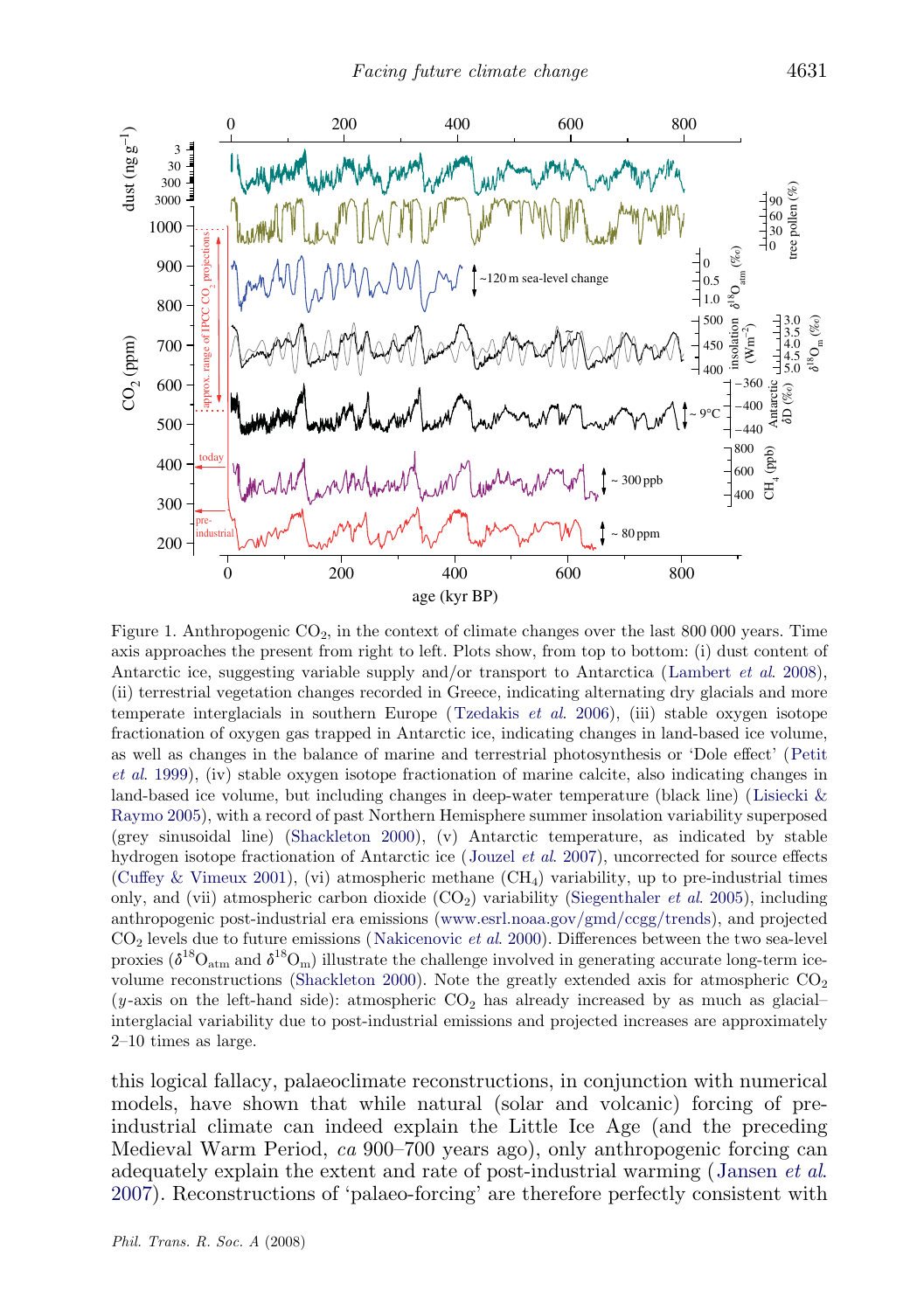both the palaeoclimate response and the anthropogenic warming. That is, we understand the forcing of the last millennium, and the same forcing cannot account for observed post-industrial climate change.

If our understanding of the last millennium is quite tidy, our understanding of glacial–interglacial cycles remains much less so. Since the nineteenth century, it has been suspected that both atmospheric  $CO<sub>2</sub>$  concentrations and insolation (the changing exposure of the Earth's surface to solar radiation, due to changes in the Earth's orbit) have played important roles in forcing past glacial– interglacial cycles [\(Bard 2004](#page-13-0)). More than 100 years later, we are still lacking a complete synthesis of the processes responsible for past glaciations and deglaciations. Nevertheless, it is quite certain that both processes must have operated through external (insolation) forcing combined with internal  $(CO<sub>2</sub>$  and albedo) feedbacks ([Jansen](#page-14-0) et al. 2007). This consensus has emerged primarily from the analysis of ice-core and marine palaeoclimate reconstructions [\(Shackleton 2000;](#page-16-0) [Paillard 2006](#page-15-0); Ruddiman  $2006a, b$  $2006a, b$ ). It underlines the nonlinearity of the deglacial process ([Imbrie & Imbrie 1980\)](#page-14-0), which would appear to involve a bistable switching mechanism ([Parrenin & Paillard 2003](#page-15-0)) whereby a threshold amount of Antarctic warming could play a triggering role ([Knorr & Lohmann 2007](#page-14-0)). All of this is the subject of ongoing research. Nevertheless, the fact that Antarctic warming preceded atmospheric  $CO<sub>2</sub>$  rise across past deglaciations implies neither logically nor in principle that  $CO<sub>2</sub>$  had a passive role in the deglacial process. Rather it underlines emphatically the sensitivity of the climate system to internal feedbacks, including in particular the adjustment of the carbon cycle.

The observation that glacial–interglacial climate changes almost certainly relied on carbon cycle feedbacks makes the proposition that a Northern Hemisphere glaciation is impending or overdue particularly intriguing (the third example listed above). This suggestion has been linked to two possible implications: that anthropogenic warming will soon be reversed naturally, or will have prevented a glacial future. Contrary to the first proposition, it has been suggested based on past relationships between Antarctic temperature, atmospheric  $CO<sub>2</sub>$  and insolation that the present interglacial would have naturally lasted at least another 20 000 years [\(Berger & Loutre 2002](#page-13-0); [Loutre 2003\)](#page-15-0). This would mimic what occurred the last time that the Earth's orbit was in a configuration similar to the present, during Marine Isotope Stage 11, ca 420 000 years ago ([Loutre & Berger 2003](#page-15-0)). Under this interpretation, anthropogenic effects would not be counteracted by a 'natural' glacial cycle any time soon. The second proposition (inconsistent with the first) that anthropogenic warming may have postponed the next glacial is a trickier one. It has drawn support from the hypothesis that significant anthropogenic effects on climate began to accrue well before the industrial era, thus preventing an early glaciation and presumably contributing to the development of human civilization within a warm and relatively stable climatic context ([Ruddiman & Thomson 2001](#page-16-0); [Ruddiman](#page-16-0) et al. [2005\)](#page-16-0). Although the latter hypothesis is hotly debated [\(Broecker & Stocker 2006](#page-13-0); [Masson-Delmotte](#page-15-0) et al. 2006), conceptual models that are based on reconstructed palaeoclimate relationships suggest that the next glaciation could in principle be delayed as a result of modern anthropogenic emissions [\(Archer & Ganopolski](#page-13-0) [2005](#page-13-0)). Therefore, regardless of whether the 'postponed early glaciation' hypothesis is correct or not, the ability of human civilization to affect global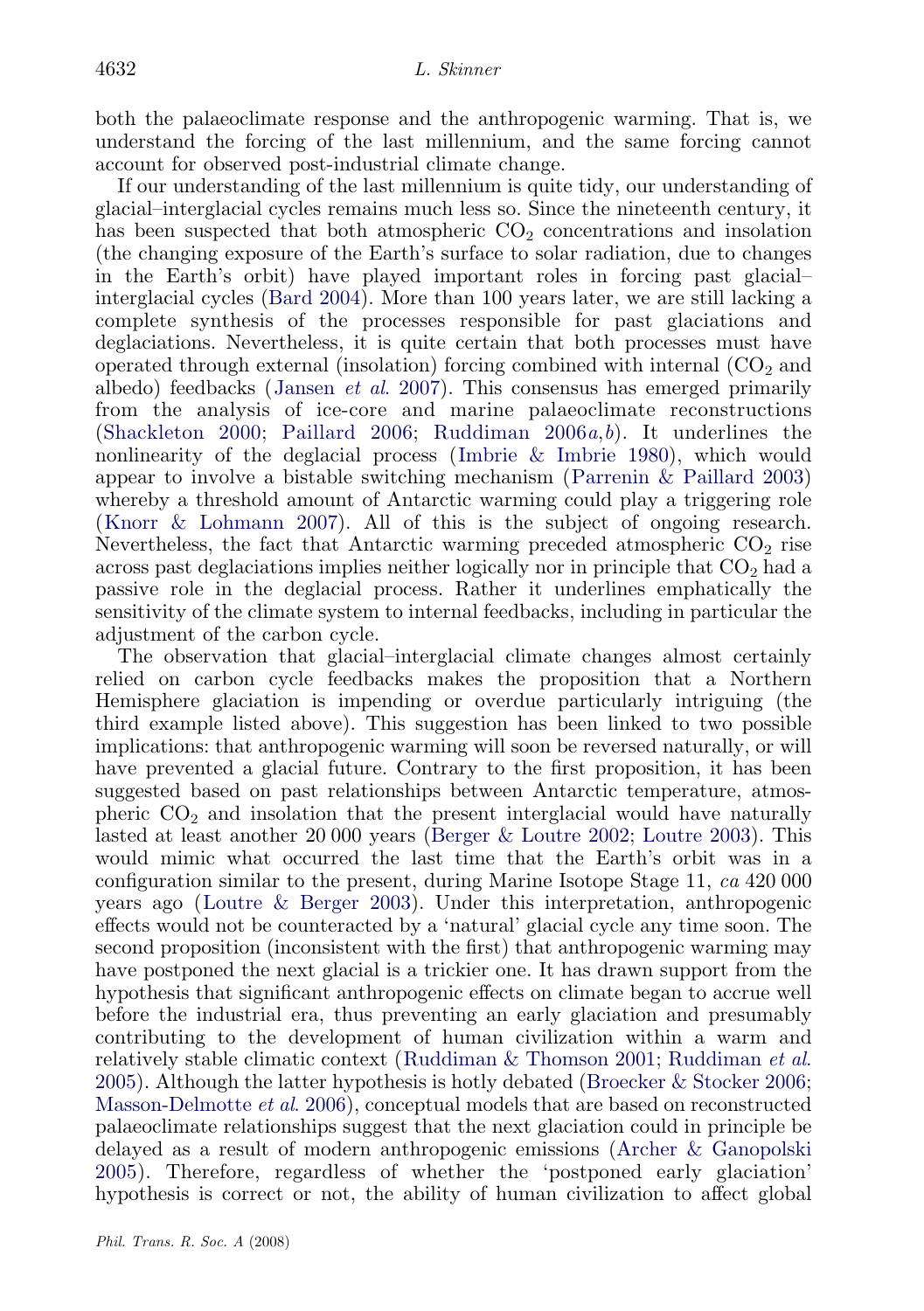climate must be emphasized. If Neolithic civilization was already able to delay the next glaciation through its impact on greenhouse gas concentrations, then the modern industrial era will inevitably pack a far greater punch. The most important question is therefore not whether a global glaciation is upon us (it is not), but just how warm and/or unstable the extended interglacial period ahead will be. If the future is anything similar to the last exceptionally long interglacial period (MIS 11), then sea level might be expected to rise by tens of metres ([Hearty](#page-14-0) et al. 1999; [Kindler & Hearty 2000\)](#page-14-0). Although we cannot at present be sure of this sea-level extrapolation, we should consider it seriously given that global mean temperature has probably already risen halfway to MIS 11 levels since pre-industrial times ([Hansen](#page-14-0) et al. 2006).

The few examples provided above illustrate how a clear and correct exposure of the Earth's past may provide the public with a robust and balanced perspective on the nature of climate forcing and feedbacks, demonstrating both the limitations of our knowledge of the climate system and the consistency of anthropogenic warming with a host of past climatic phenomena. This use of the palaeoclimate archive appears to have been taken up to great effect by the internet site <http://www.realclimate.org>.

## $(b)$  Calibrations and cautionary tales

The influence of the palaeoclimate perspective is not restricted to the public sphere of course. In addition to shaping the prejudices of the public (to use Feynman's term), palaeoclimate reconstructions can also influence climate scientists in a more objective, if also less immediate, way by: (i) pointing up specific aspects of the climate system that need to be further developed in our numerical and conceptual models and (ii) directly testing the generality of climate model behaviour. Records of past climate variability can therefore hint at what 'knobs' might be missing from our numerical models and if they might need tweaking.

In general, palaeoclimate studies that aim to inform on climate systematics and future climate prediction will either represent 'calibrations' or 'cautionary tales'. Both approaches can provide invaluable information that might not be obtained otherwise, although both are also subject to distinct limitations. Palaeoclimate calibrations usually aim to provide assessments of 'dangerous' increments in various climate parameters. However, this is usually achieved by assuming a stationary calibration with respect to climate parameters that have not been taken into account or are assumed to remain constant (e.g. insolation, cloud cover, atmospheric dust concentration, vegetation distribution, etc. ...). Notably, this type of approach has been used to estimate the expected effects of incremental global warming on ice-sheet stability and sea level ([Hansen](#page-14-0) et al. [2006](#page-14-0); [Overpeck](#page-15-0) et al. 2006). More commonly, palaeoclimate reconstructions provide cautionary tales that are used to illustrate complex climate processes or specific climate events, without necessarily providing a precise description of all the physical mechanisms at work. One important example of this type of contribution is the illustration of thresholds or tipping points in the climate system. Without the geological archive of past climate variability, we would have no grounded notion of all the tipping elements, and respective tipping points, that might exist in the climate system, and still less be able to evaluate them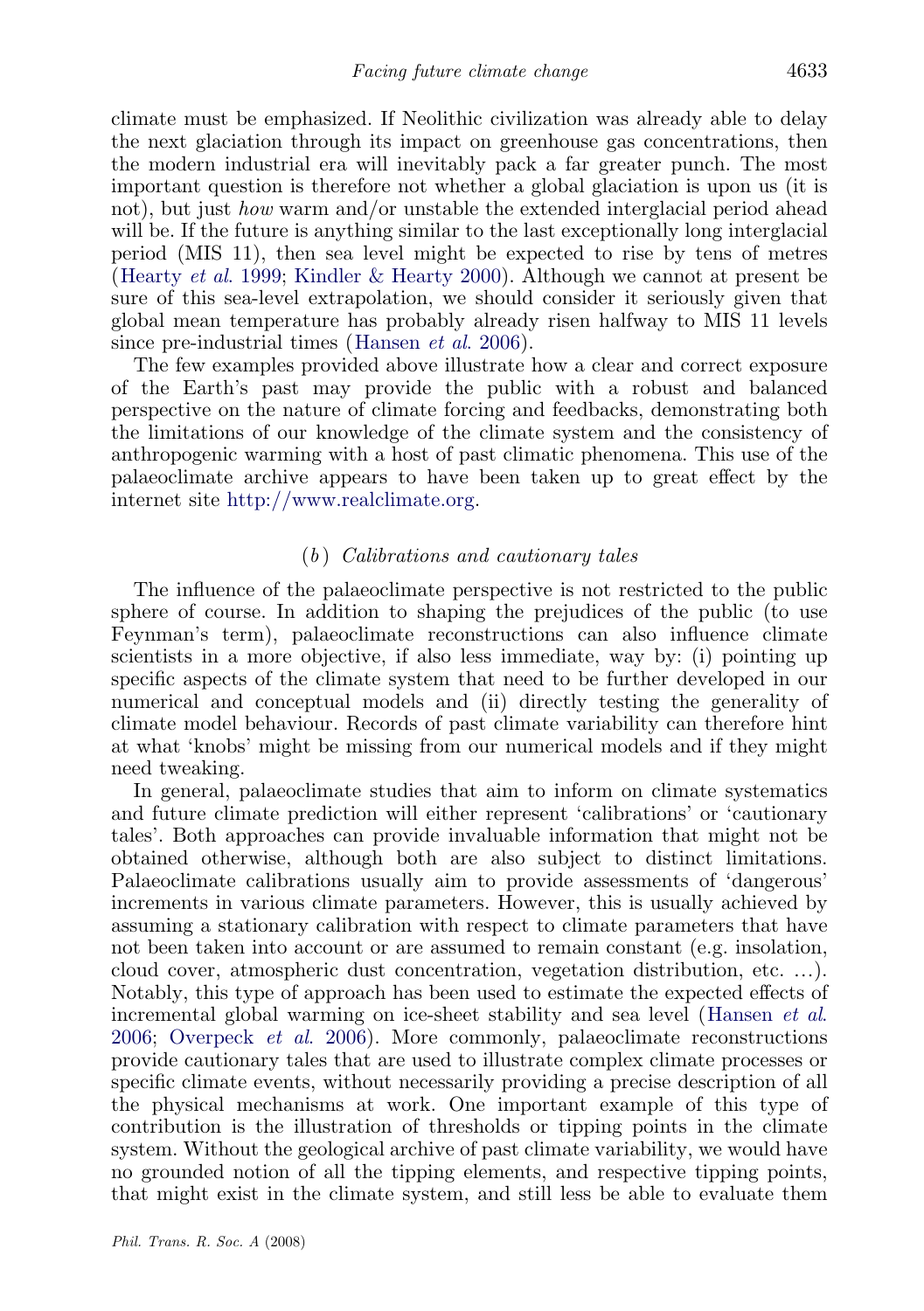<span id="page-7-0"></span>

Figure 2. Abrupt global climate change during the last glacial period. Top plots show proxy estimates of past changes in Greenland temperature, indicated by stable oxygen isotope fractionation in Greenland ice (grey line) ([Johnsen](#page-14-0) et al. 2001), and deep-ocean circulation in the Northeast Atlantic, indicated by the stable carbon isotope fractionation in the bottom-dwelling foraminifer Planulina wullerstorfii (purple line) [\(Skinner](#page-16-0) et al. 2007). Middle plots show Antarctic ice-core records of Antarctic temperature, as indicated by stable hydrogen isotope fractionation in Antarctic ice (grey line) ([Jouzel](#page-14-0) et al. 2007), and atmospheric  $CO<sub>2</sub>$  (black line) ([Indermuhle](#page-14-0) et al. [2000;](#page-14-0) [Monnin](#page-15-0) et al. 2001). Bottom plots show reconstructed sea-level variability, based on a compilation of absolutely dated corals and shelf deposits (since 21 000 years before present) ([Lambeck & Chappell 2001](#page-15-0)) and Red Sea stable oxygen isotope modelling [\(Siddall](#page-16-0) et al. 2003) (dotted grey line, with five-point smoothed solid purple line); and inferred rates of sea-level change (black-filled line). Care must be taken in interpreting the precise relative timing of these archives. The prevailing (yet still debated) paradigm is that the records shown here are linked through icesheet instability thresholds and resulting ocean circulation-mediated changes in Atlantic heat transport ([EPICA community members 2006\)](#page-14-0).

sensibly [\(Overpeck & Webb 2000;](#page-15-0) Alley et al[. 2003;](#page-13-0) [Lenton](#page-15-0) et al. 2008). Of course, at the same time, without numerical models our interpretation of the 'tipping mechanisms' that operate in the climate system would equally be limited.

An example of past threshold behaviour is illustrated in figure 2, which shows past sea level and climate change since ca 70 000 years before present. These records demonstrate a fascinating aspect of our climate system that could not have been discovered or characterized effectively through direct observation and theorizing alone: the Earth's capacity for intense and abrupt changes in climate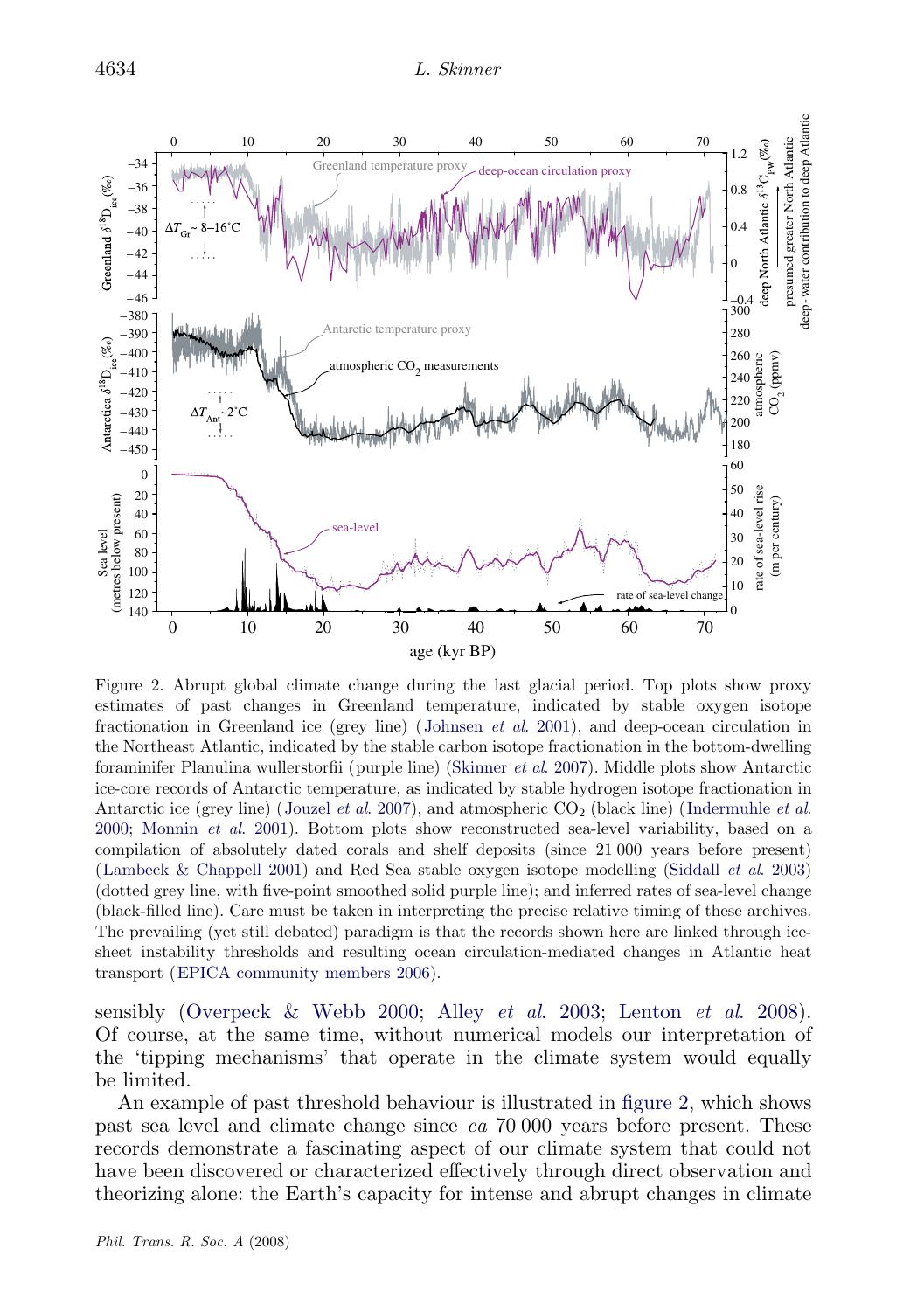(Alley et al[. 2003\)](#page-13-0). The changes shown in [figure 2](#page-7-0) were linked to ice-sheet instabilities and greenhouse gas fluctuations, and were telecommunicated across the globe, affecting monsoon systems, tropical rain belts and vegetation distribution (Wang et al. [2001,](#page-17-0) [2006;](#page-17-0) [Sanchez Goni](#page-16-0) et al. 2002; [Hughen](#page-14-0) et al. [2004](#page-14-0)). The world in which these impressive climate changes occurred was clearly very different from today, and we know that this played a major role in their occurrence (e.g. [McManus](#page-15-0) et al. 1999; [Schulz](#page-16-0) et al. 2002). Nevertheless, the records shown in [figure 2](#page-7-0) provide a unique 'laboratory' in which specific theories of climate variability can be tested. Climate theory, as encapsulated in a given model, can hardly be called general if it is not compatible with the full range of past climate behaviour. Arguably, this should apply to climate behaviour during both warmer and colder regimes, even if it is a warmer regime that we may expect to inhabit in the future.

Notably, we are still unable to explain adequately (i.e. simulate) the type of changes that are illustrated in [figure 2](#page-7-0). This is perhaps most worrying in the case of rapid sea-level fluctuations [\(Chappell 2002;](#page-13-0) Siddall et al. [2003](#page-16-0), [2008](#page-16-0)), which occurred over several centuries and were linked to regional temperature swings and rain belt transitions that were effected within a mere decade ([Wang](#page-17-0) et al. [2006](#page-17-0); [Svensson](#page-16-0) et al. 2008). The point is not that the past will necessarily repeat itself, but that our climate theories are not so general or complete as to encompass climate adjustments under different boundary conditions from today's. Of course, a distinction can be made between 'complete models' and 'adequate models': greater complexity need not result in greater predictive accuracy. Nevertheless, it is crucial that we assess objectively what constitutes a model that is adequately complete. The past may help in this regard by revealing unexpected feedback mechanisms or teleconnections. Insights of this nature become especially valuable when they bear on mechanisms that generate threshold behaviour or enhanced sensitivity in the climate system. One is reminded of the McIntyre foggy road simile described above ([McIntyre 1997\)](#page-15-0); we can probably afford to be ignorant of small risks, but we cannot afford to misevaluate veritable catastrophes (Oppenheimer  $\&$  Alley 2005). The long-term history of ice-sheet instability underlines our increasingly worrying uncertainty regarding the rate of Greenland Ice Sheet and West Antarctic Ice Sheet destruction ([Witze 2008\)](#page-17-0), and highlights the upper uncertainty limit of the most recent IPCC sea-level predictions ([Hansen 2005](#page-14-0)). Precisely because of theoretical limitations ([Solomon](#page-16-0) et al. 2007), these IPCC predictions were unable to incorporate the type of ice-sheet dynamics that probably contributed to the palaeoclimate archive (albeit under very different conditions), and that are now becoming apparent through direct observation ([Zwally](#page-17-0) et al. 2002; [Rignot](#page-16-0) et al. [2004](#page-16-0); [Rignot & Kanagaratnam 2006\)](#page-15-0).

#### $(c)$  Model testing

It has been argued above that the confrontation of palaeoclimate reconstructions with theory-based simulations may point up aspects of climate theory that require urgent attention and improvement. These improvements can very often be achieved without further recourse to palaeoclimate information, through additional work in the laboratory, in the field or at the blackboard. However, in some instances, they may also be achieved through a direct test of model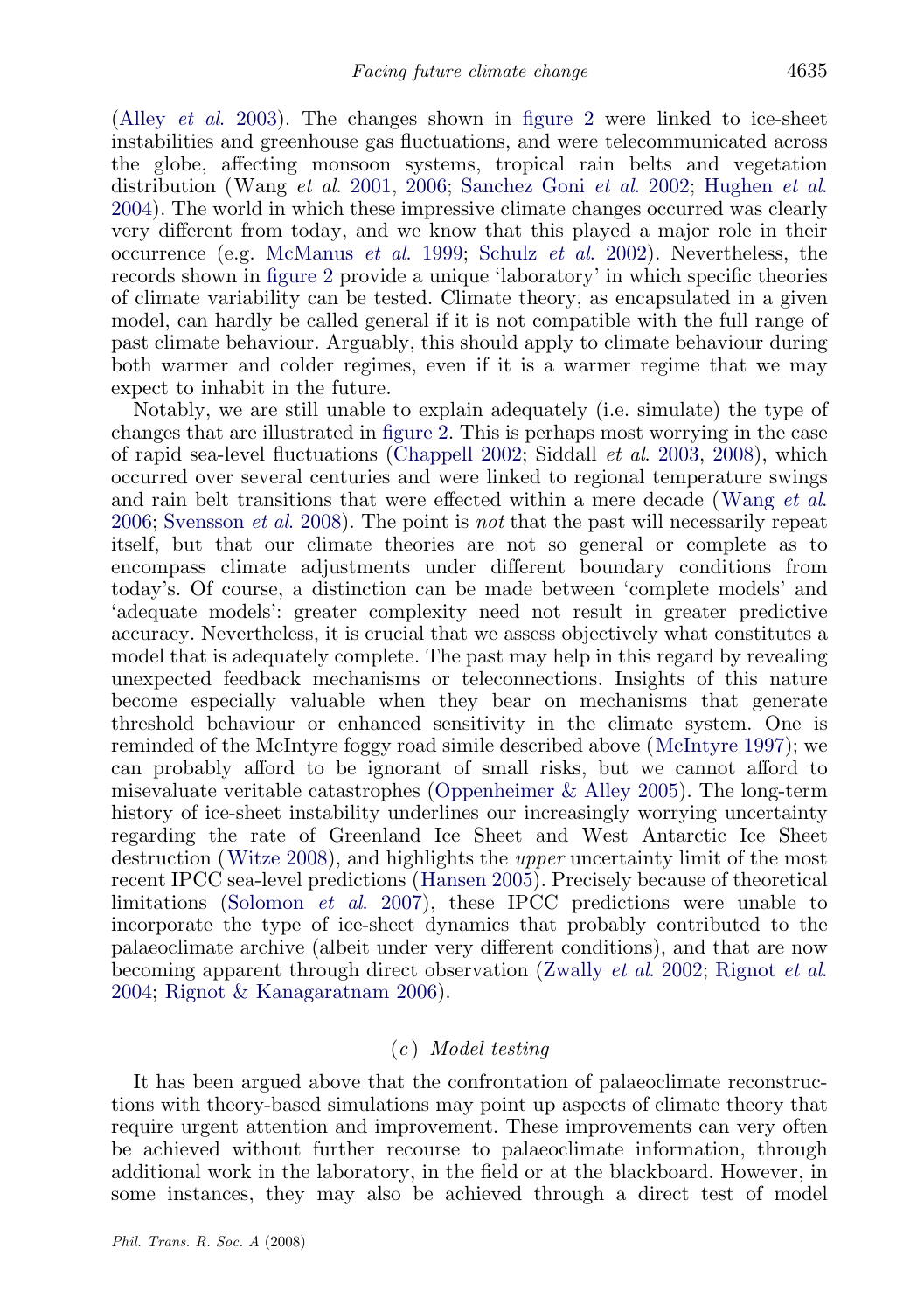simulations against palaeoclimate reconstructions. Theoretical models of the climate system will always be inaccurate to some degree. In large part, this is because models necessarily have a limited 'structure', or scope of representation [\(Smith 2002](#page-16-0); [Stainforth](#page-16-0) et al. 2007). Restrictions on temporal and spatial scales in physical climate models are obvious examples. Slab oceans, simple energy balance atmospheres, abiotic worlds, static vegetation and uniformly parametrized oceanic 'eddy diffusion' are further examples of very useful simplifications that can result in informative and predictive models of some form. Uncertainties in model predictions can, and do, arise from structural simplifications such as these ([Smith 2002;](#page-16-0) [Stainforth](#page-16-0) et al. 2007). In highly complex global climate models, uncertainties also arise from parametrizations ('knob settings') and inherent chaotic behaviour, both of which may be tackled without specific geological hindsight (Stainforth et al. [2005,](#page-16-0) [2007;](#page-16-0) [Knight](#page-14-0) et al. 2007). However, if we are to assess the degree to which model truncations may result in qualitatively impaired behaviour, access to independent historical information is imperative. For diurnal or seasonal processes, direct observations obviously provide a basis for verification and improvement of model behaviour. However, for climatic phenomena, which by definition operate on larger spatial and/or temporal scales, the longer term (geological) perspective cannot be ignored. This is especially true for the evaluation of climatic phenomena that are not already directly observed today. The Palaeoclimate Modeling Intercomparison Projects (PMIP and PMIP2) and the palaeoclimate extension of the Quantifying Uncertainties in Model Prediction project (PalaeoQUMP) are examples of palaeoclimate data–model comparisons that ultimately aim to improve climate simulation abilities (Joussaume  $& \text{Taylor } 2000;$  [Edwards](#page-14-0) *et al.* 2007). In this context, it is worth noting that model verification is strictly only valuable (in a Popperian sense) when it fails, as long as we are able to manage the implications of this failure to the benefit of our collective judgements ([Hulme 2007](#page-14-0)). This underlines the use of testing models where they are the weakest, first and foremost.

Clearly, the relationship between climate prediction (climate theory) and palaeoclimate reconstruction involves some mutual reliance. If reconstructions of past climate behaviour are to influence climate theory, and eventually our predictions, it must be through the intermediary of numerical modelling. However, this is not only because numerical models can provide physical interpretations of palaeoclimate data, but also because models require a diversity of data for their justification and improvement, particularly when the theory incorporated in numerical models remains incomplete or is truncated in the interest of numerical tractability. It is the margins of our predictive abilities that require the most attention if our theories are to be developed further, and palaeoclimate data are probably best suited to test models at the edge of their ability.

## 3. Looking forward in palaeoclimate research

In *§*2, it was argued that palaeoclimate reconstructions affect our understanding of climate change on two levels: firstly through effective public engagement and secondly through a dialogue with numerical climate models and the climate systematics that they incorporate. The first of these channels could suggest a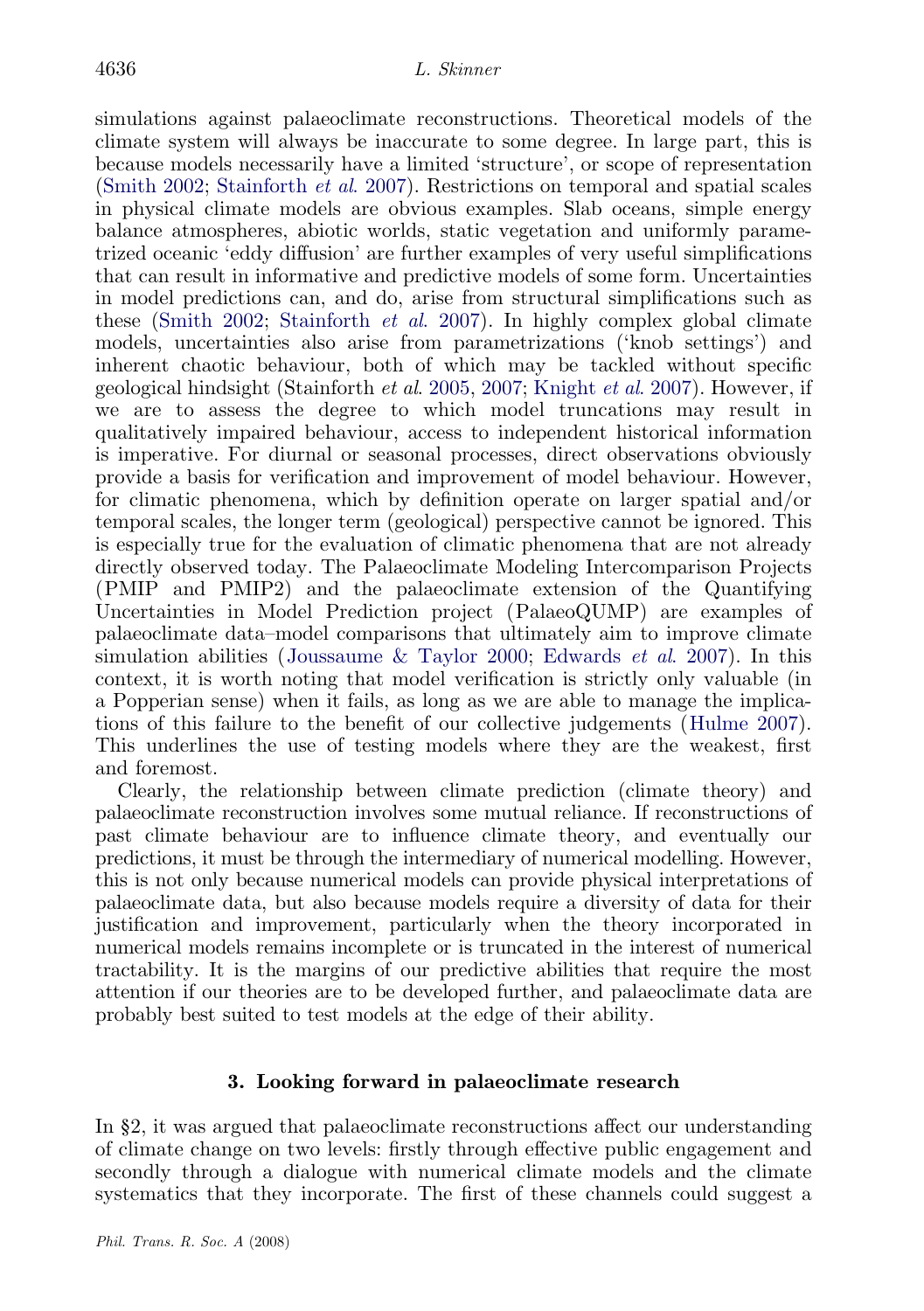useful role for the 'historical turn' in the education and communication of science, including the science of climate change. History is perhaps the most captivating form of non-fiction, and when recounted analytically is especially good at illustrating how to cope with predictive uncertainty. This is a point often made, and expressed most clearly, by social historians ([Hobsbawm 1981](#page-14-0)). The past, perhaps through its combination of immediate cogency and persistent opacity, demonstrates very nicely how the unknown abuts the known, and how we can (and very often do) make sound judgements on the basis of limited knowledge. In this sense, the past provides a wealth of 'priors' for the unconscious modelling of the risks of climate change (i.e. for informing public perception and judgement), and for the more deliberate design of coping strategies that are premised on uncertainty (Dessai  $\&$  Hulme 2004).

The importance of the dialogue between palaeoclimatology and numerical modelling has implications for both modellers and palaeoclimatologists. For theoreticians and modellers, these are relatively straightforward: a model or theory is not strictly general, and may not be adequate for many applications, if it is unable to explain past climatic phenomena, especially those that surprise us. This does not imply that all climate models should be run out for several millennia or subjected to 'hosing experiments' that simulate massive glacial-era iceberg discharges into the North Atlantic. Rather, it might imply a piecemeal analysis of key elements of the climate system and their sensitivity to different forcing and boundary conditions. First and foremost, this should involve the investigation of 'tipping elements' and their thresholds in the climate system ([Lenton](#page-15-0) et al. 2008), for which observational data come primarily from the palaeoclimate archive ([Overpeck & Webb 2000;](#page-15-0) Alley et al[. 2003](#page-13-0); [Hansen](#page-14-0) et al. [2006](#page-14-0)). In this way, palaeoclimate insights would help to decide which models might be inadequately complete to be truly predictive (it will be much more difficult to decide which models are adequate (see, for example, [Knutti 2008\)](#page-14-0)).

For palaeoclimatologists, the dialogue with numerical modelling requires that data should be produced and/or arranged in *arrays* that are able to speak directly to numerical models, and their weaknesses in particular. The goal should be to provide robust criteria (as explicit deliverables) for the evaluation and improvement of model behaviour. Arguably, the greatest strength of palaeoclimate reconstruction is not so much in the provision of precise quantitative data (e.g. temperature fields or threshold values) as in the illustration of robust qualitative test criteria. Most notably, this includes relational properties, such as the phasing of climate parameters or the sign of spatial gradients and temporal trends. These might at first appear to be blunt instruments for testing highly complex climate models, but they are in fact fundamental to any analysis of causal processes. The key point here is that the mechanisms responsible for a particular climate state are not necessarily verified by calibrating the realism of that state. One can get the picture right for the wrong reasons, since precision of representation does not guarantee accuracy of explanation. This problem of 'equifinality' is why models that produce consistent equilibrium states need not respond to perturbations in the same qualitative way [\(Beven 2002](#page-13-0)).

Some specific recommendations can be made in the field of palaeoceanography, where relational criteria will typically comprise either two spatial dimensions or a spatial dimension and a time dimension (i.e. where we can either produce proxy maps or arrays of proxy time series). Given limitations on resources, and on the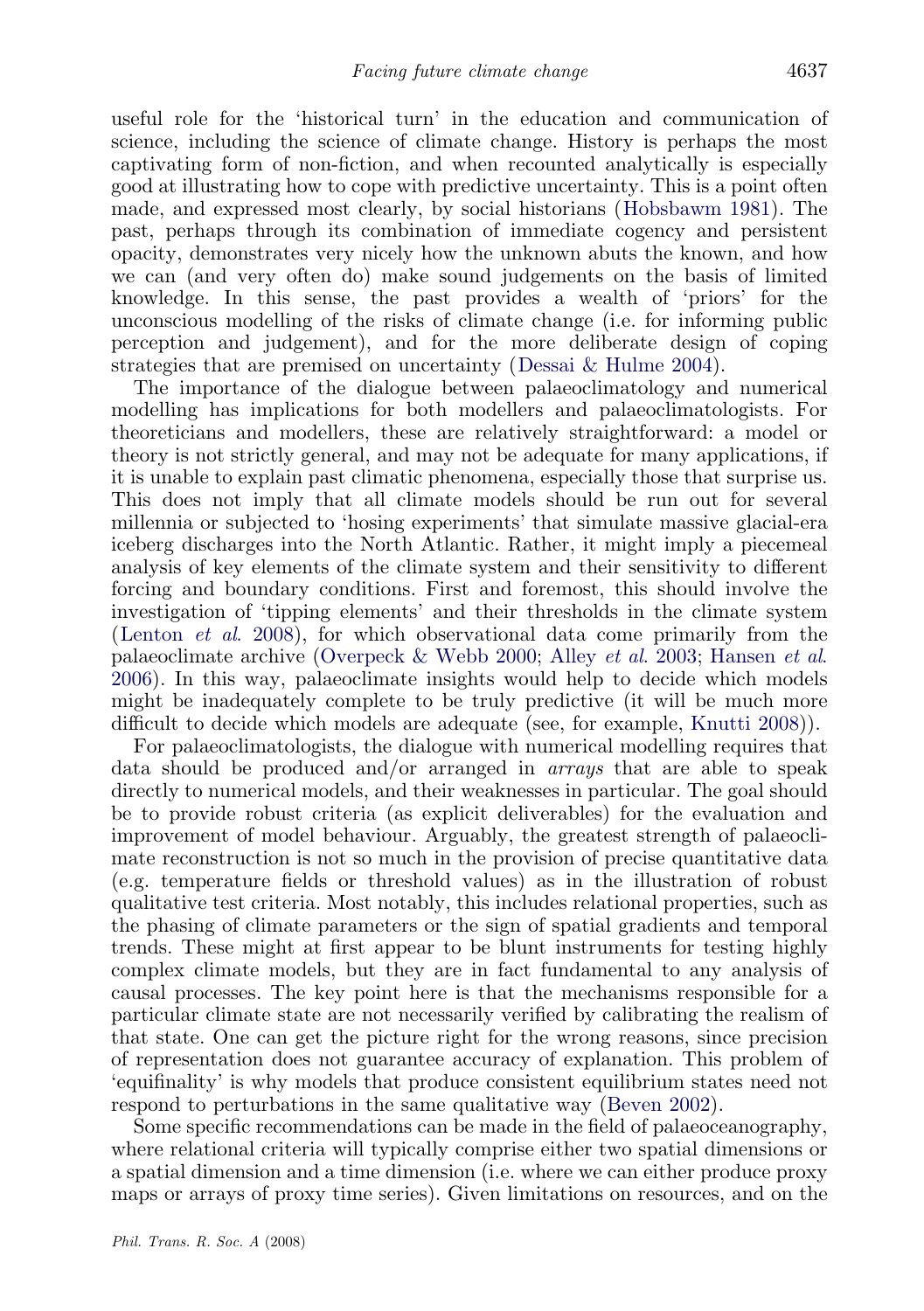<span id="page-11-0"></span>

Figure 3. (a) Hovmöller diagram reproduced from [Sarnthein](#page-16-0) *et al.* (2000), showing changes in North Atlantic deep-water  $\delta^{13}C$  (a proxy indicator of deep-ocean circulation change) through time and across water depth. (b) The CLIMAP reconstruction of August sea-surface temperature changes relative to present (contours of 2*8*C), based on census counts of planktonic foraminifera species preserved in deep-sea sediments from the height of the last glacial period [\(CLIMAP Project](#page-13-0) [Members 1976\)](#page-13-0). Figure (a) contains a time dimension, while  $(b)$  does not.

time available to deploy these resources (i.e. to report results), one could argue that the most efficient way of providing robust relational test criteria specifically for numerical ocean models would be to focus on 'space–time property' plots, rather than maps. One example of such a diagram, based on palaeoceanographic data ([Sarnthein](#page-16-0) *et al.* 2000), is reproduced in figure 3*a*, alongside the pioneering CLIMAP reconstruction of glacial age sea-surface temperatures in the Atlantic (figure  $3b$ ). A conjecture (not proven rigorously here) is that there are fewer causal pathways that may account for figure 3a than can account for figure 3b. If true, this would not detract from map reconstructions such as CLIMAP, but it would illustrate an important point of principle and of pragmatism by emphasizing the value of temporal (causal) constraints. Furthermore, it is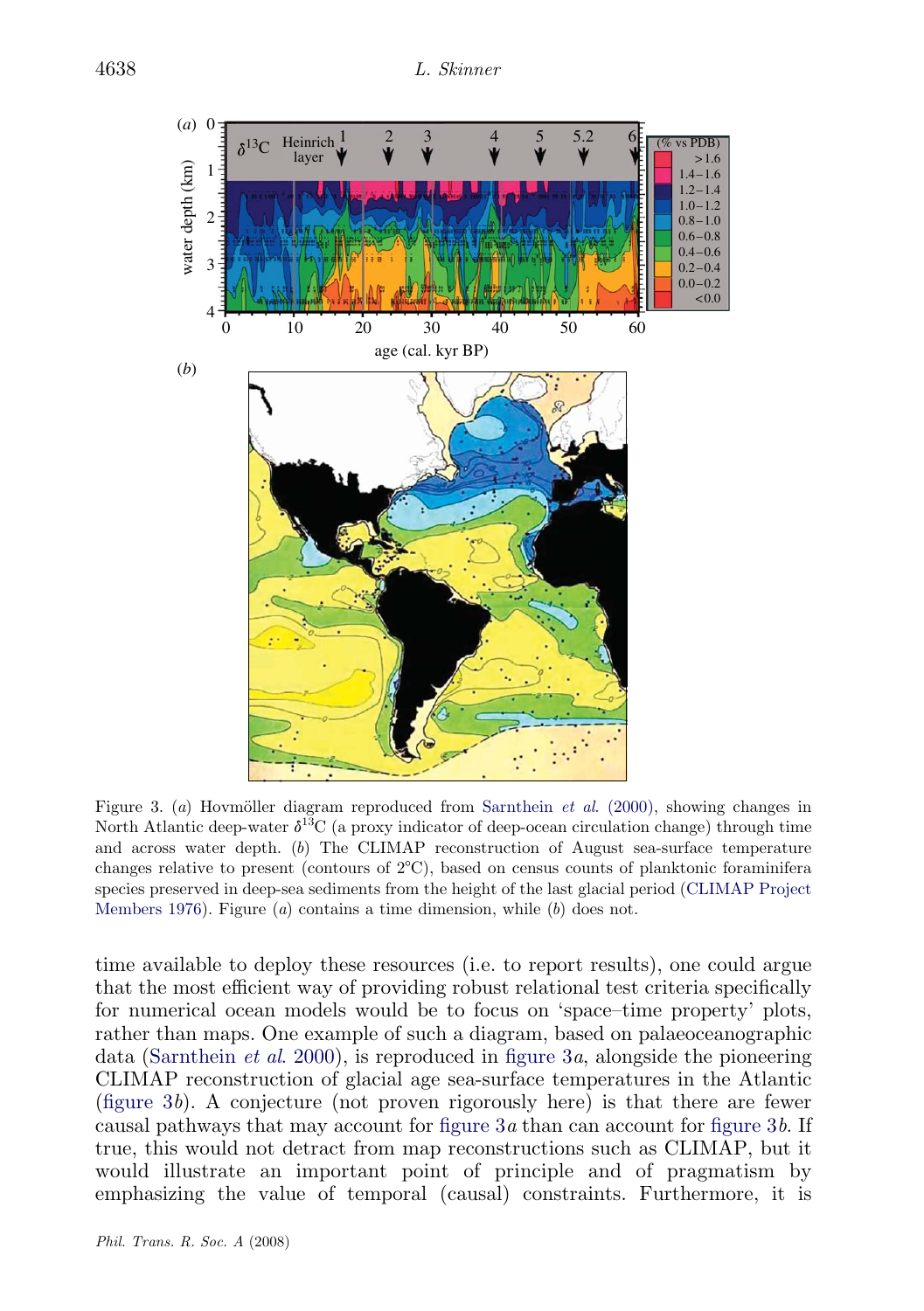worth considering just how difficult it can be to align distal palaeoclimate records chronostratigraphically for the purposes of selecting 'time slices' to map out, especially if one is dealing with high-resolution records of non-identical abrupt changes. The challenge is amplified further if investment in time-series resolution must be sacrificed in favour of investment in spatial coverage, as is often the case.

It would therefore be extremely difficult to generate just two maps of the Atlantic Ocean, one for a North Atlantic stadial (cold event) and one for the subsequent interstadial (warm event). Indeed, this could not be realized adequately using the existing data. By contrast, the challenge of precisely aligning records within a more localized region (such as a water depth transect) is greatly reduced. At the same time, more useful metrics can be provided for data–model comparisons. Hence, while the type of data shown in [figure 3](#page-11-0)b might give us some indication of what things were similar to those in the past, the type of data shown in figure  $3a$  might also be able to suggest *how* they came to be that way. One might therefore propose that palaeoceanographers should spend more time generating space–time property diagrams (currently, only a handful exist). Of course, many would argue that palaeoceanographers should simply spend more time generating temporal or spatial arrays of any type at all. Although one cannot argue with this suggestion, limitations on resources will inevitably require us to make choices in order to optimize our efficiency and scientific impact. Part of the rationale behind the proposition made here is that, in addition to explicitly focusing greater attention on the fundamental importance of stratigraphic correlations and chronologies, significant jumps in our understanding of the ocean–climate system are much more likely to be achieved each time disparate space–time property diagrams are synchronized or compared with model outputs.

One further implication that arises from the palaeoclimate–numerical model dialogue in particular concerns both model simulations and palaeoclimate reconstructions alike. This is the need for greater emphasis to be placed on the definition (i.e. the classification and, if possible, quantification) of simulation and proxy data uncertainty. This requirement does not amount to the simple addition of error bars on proxy data. Rather it refers to a more pressing need for dedicated statistical methods (yet to be developed and widely disseminated in the modelling and palaeoclimate communities) that are able to deal with the complex and often unquantifiable uncertainties inherent in climate extrapolations ([Stainforth](#page-16-0) et al. 2007). It is important to note that, while being derived from contrasting principles, model forecasts and proxy reconstructions can actually incorporate very similar types of uncertainty. Proxies are models of climate parameters after all. The most obvious parallels are between model 'inadequacies' (e.g. crude parametrizations, or the complete lack of climate components) [\(Stainforth](#page-16-0) et al. 2007) and proxy 'biases' (e.g. habitat variability or physiological plasticity) [\(Bauch](#page-13-0) et al. 2003; [Skinner & Elderfield 2005](#page-16-0)). Both of these types of uncertainty bear on the perils of extrapolation, and neither is easily quantified, let alone explicitly characterized. For example, one cannot always say how the seasonal or depth habitat of a foraminifer proxy carrier has changed through time, even if one knows that it did. This would mean that we could not say what aspect of the climate the proxy was sampling. As a result of these fundamental limitations on uncertainty quantification, the replication of results (multiplying our simulations and reconstructions) will become increasingly important. It is likely that, in the future, much greater attention will be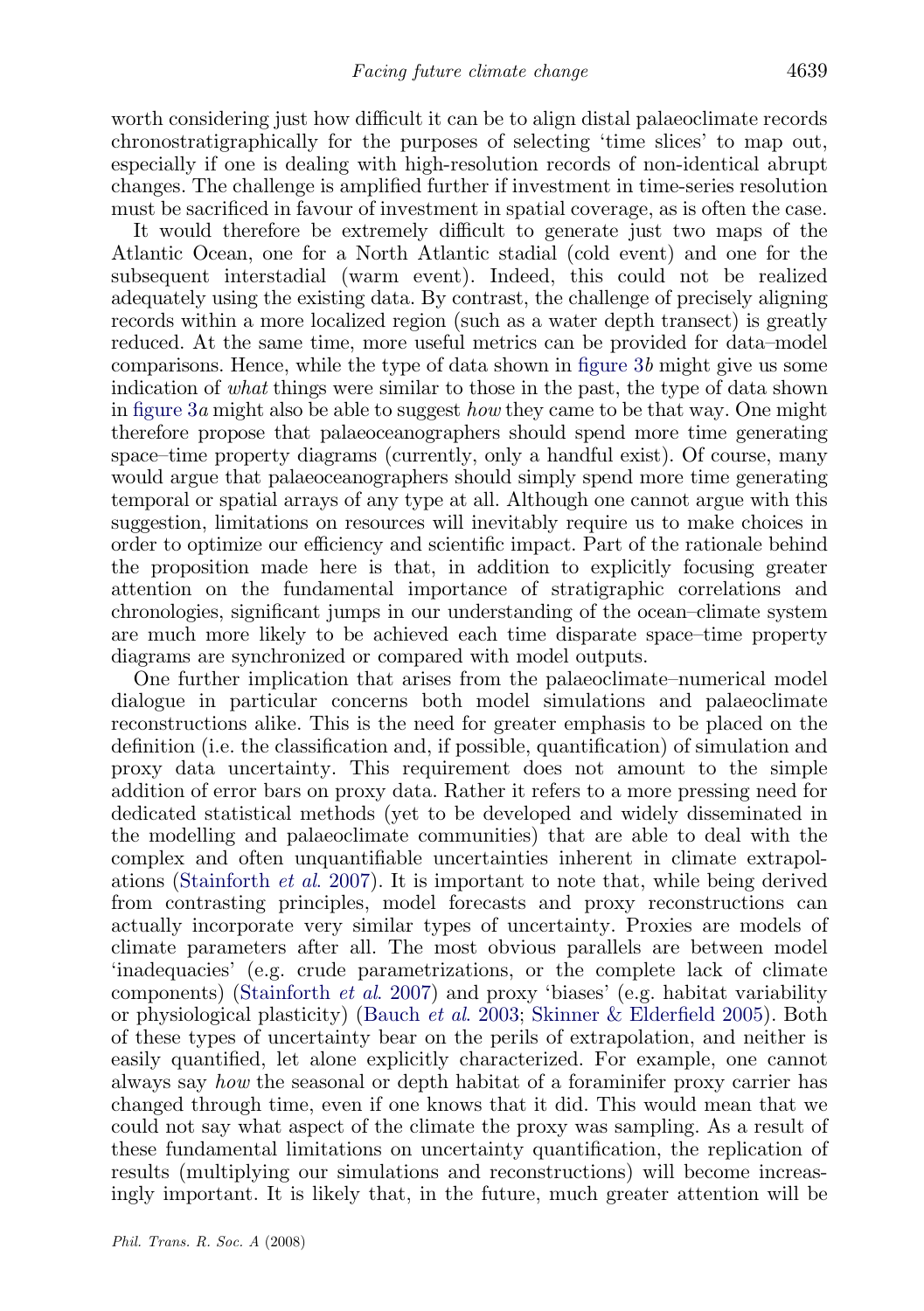### <span id="page-13-0"></span>4640 L. Skinner

focused on the formulation and communication of uncertainty in a manner that allows our prior expectations (which may not actually be 'known') to be usefully declared and therefore objectively manipulated (e.g. Buck & Millard 2004).

In summary, the past certainly is relevant to how we face up to the prospect of future climate change. Primarily, its relevance resides in its influence on the judgements that we make, whether these are intuitive or scientific judgements of what constitutes cause for concern or objective assessments of where extra research efforts should be focused. Palaeoclimate insights can also have a more direct influence on climate systematics to the extent that they inform our numerical models of the climate system. Given the unique nature of anthropogenic forcing relative to the immense diversity of past climatic conditions, probably only a subset of the climatic insights provided by palaeoclimate reconstructions will be of direct relevance to our immediate predictive needs. Nevertheless, everything we learn about past climate dynamics contributes directly to our knowledge of the climate system, and as such contributes to the foundations of any numerical model that seeks to be sufficiently complete, as well as adequately predictive. For scientists and the wider public alike, history may thus provide an invaluable antidote to both explanatory hubris and fanciful speculation.

The author is grateful for a set of very constructive reviews, which helped greatly to improve the clarity of an earlier draft. Interesting and motivating discussions with members of the RETRO cruise (Marion Dufesne 2008), including E. Marais and T. Dokken, in particular, are also greatly appreciated.

### References

- Alley, R. B. et al. 2003 Abrupt climate change. Science 299, 2005-2010. [\(doi:10.1126/science.](http://dx.doi.org/doi:10.1126/science.1081056) [1081056](http://dx.doi.org/doi:10.1126/science.1081056))
- Archer, D. & Ganopolski, A. 2005 A movable trigger: fossil fuel  $CO<sub>2</sub>$  and the onset of the next glaciation. Geochem. Geophys. Geosyst. 6, Q05003. [\(doi:1031029/2004GC000891\)](http://dx.doi.org/doi:1031029/2004GC000891)
- Bard, E. 2004 Greenhouse effect and ice-ages: historical perspective. Comptes Rendus Geosci. 336, 603 –638. [\(doi:10.1016/j.crte.2004.02.005\)](http://dx.doi.org/doi:10.1016/j.crte.2004.02.005)
- Bauch, D., Darling, K., Simstich, J., Bauch, H. A., Erlenkeuser, H. & Kroon, D. 2003 Palaeoceanographic implications of genetic variation in living North Atlantic Neogloboquadrina pachyderma. Nature 424, 299 – 302. ([doi:10.1038/nature01778\)](http://dx.doi.org/doi:10.1038/nature01778)
- Berger, A. & Loutre, M.-F. 2002 An exceptionally long interglacial ahead? Science 297, 1287–1288. [\(doi:10.1126/science.1076120\)](http://dx.doi.org/doi:10.1126/science.1076120)
- Berlin, I. 1996 The sense of reality: studies in ideas and their history. London, UK: Chatto and Windus.
- Beven, K. 2002 Towards a coherent philosophy for modelling the environment. Proc. R. Soc. A 458, 2465 –2484. [\(doi:10.1098/rspa.2002.0986](http://dx.doi.org/doi:10.1098/rspa.2002.0986))
- Brissenden, M. 2006 PM changes tack on climate change, wins on IR. Australian Broadcasting Corporation, 14 November. See [http://www.abc.net.au/7.30/content/2006/s1788660.htm.](http://www.abc.net.au/7.30/content/2006/s1788660.htm)
- Broecker, W. S. & Stocker, T. F. 2006 The Holocene  $CO_2$  rise: anthropogenic or natural? Eos Trans. AGU 87, 27–29. ([doi:10.1029/2006EO030002\)](http://dx.doi.org/doi:10.1029/2006EO030002)
- Buck, C. & Millard, A. R. 2004 Tools for constructing chronologies: crossing disciplinary boundaries. London, UK: Springer.
- Chappell, J. 2002 Sea level changes forced ice breakouts in the Last Glacial cycle: new results from coral terraces. Quat. Sci. Rev. 21, 1229-1240. ([doi:10.1016/S0277-3791\(01\)00141-X\)](http://dx.doi.org/doi:10.1016/S0277-3791(01)00141-X)
- CLIMAP Project Members 1976 The surface of ice age Earth. Science 191, 1131–1137. [\(doi:10.](http://dx.doi.org/doi:10.1126/science.191.4232.1131) [1126/science.191.4232.1131](http://dx.doi.org/doi:10.1126/science.191.4232.1131))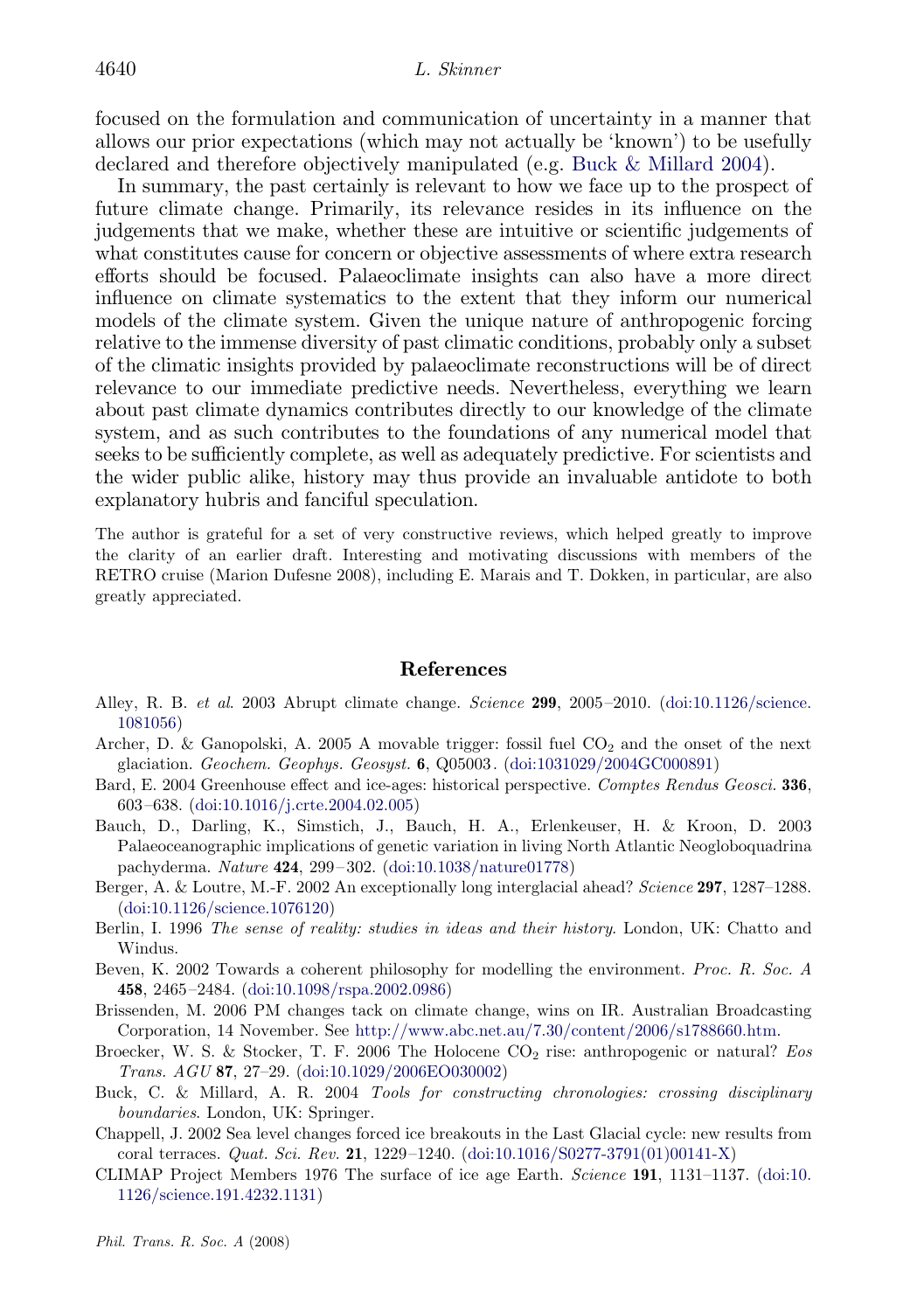- <span id="page-14-0"></span>Cuffey, K. M. & Vimeux, F. 2001 Covariation of carbon dioxide and temperature from the Vostok ice core after deuterium-excess correction. Nature 412, 523 –527. ([doi:10.1038/35087544\)](http://dx.doi.org/doi:10.1038/35087544)
- Dessai, S. & Hulme, M. 2004 Does climate adaptation policy need probabilities? Clim. Policy 4, 107–128.
- Edwards, T. L., Crucifix, M. & Harrison, S. P. 2007 Using the past to constrain the future: how the palaeorecord can improve estimates of global warming. Prog. Phys. Geogr. 31, 481–500. ([doi:10.](http://dx.doi.org/doi:10.1177/0309133307083295) [1177/0309133307083295](http://dx.doi.org/doi:10.1177/0309133307083295))
- EPICA community members 2006 One-to-one coupling of glacial variability in Greenland and Antarctica. Nature 444, 195 –198. [\(doi:10.1038/nature05301](http://dx.doi.org/doi:10.1038/nature05301))
- Hansen, J. E. 2005 A slippery slope: how much global warming constitutes 'dangerous anthropogenic interference'? Clim. Change 68, 269 –279. ([doi:10.1007/s10584-005-4135-0](http://dx.doi.org/doi:10.1007/s10584-005-4135-0))
- Hansen, J., Sato, M., Ruedy, R., Lo, K., Lea, D. W. & Medina-Elizade, M. 2006 Global temperature change. Proc. Natl Acad. Sci. USA 103, 14 288-14 293. [\(doi:10.1073/pnas.](http://dx.doi.org/doi:10.1073/pnas.0606291103) [0606291103](http://dx.doi.org/doi:10.1073/pnas.0606291103))
- Hearty, P. J., Kindler, P., Cheng, H. & Edwards, R. L. 1999 A + 20m middle Pleistocene sea-level highstand (Bermuda and the Bahamas) due to partial collapse of Antarctic ice. Geology 27,  $375 - 378$ . ([doi:10.1130/0091-7613\(1999\)027](http://dx.doi.org/doi:10.1130/0091-7613(1999)027%3C0375:AMMPSL%3E2.3.CO;2)<0375:AMMPSL>2.3.CO:2)
- Hobsbawm, E. 1981 Looking forward: history and the future. New Left Rev. 125, 3 –19.
- Hughen, K., Eglington, T., Xu, L. & Makou, M. 2004 Abrupt tropical vegetation response to rapid climate changes. Science 304, 1955 –1959. ([doi:10.1126/science.1092995](http://dx.doi.org/doi:10.1126/science.1092995))
- Hulme, M. 2007 Understanding climate change: the power and the limit of science (viewpoint article). Weather 62, 243 –244. [\(doi:10.1002/wea.108](http://dx.doi.org/doi:10.1002/wea.108))
- Imbrie, J. & Imbrie, J. Z. 1980 Modeling the climatic response to orbital variations. Science 207, 943 – 953. ([doi:10.1126/science.207.4434.943\)](http://dx.doi.org/doi:10.1126/science.207.4434.943)
- Indermuhle, A., Monnin, E., Stauffer, B., Stocker, T. F. & Wahlen, M. 2000 Atmospheric  $CO<sub>2</sub>$ concentration from 60 to 20 kyr BP from the Taylor Dome ice core, Antarctica. Geophys. Res. Lett. 27, 735-738.  $(doi:10.1029/1999GL010960)$  $(doi:10.1029/1999GL010960)$
- Jansen, E. et al. 2007 Palaeoclimate. In Climate Change 2007: the physical science basis. Contribution of Working Group I to the Fourth Assessment Report of Intergovernmental Panel on Climate Change (eds S. Solomon, D. Qin, M. Manning, Z. Chen, M. Marquis, K. B. Averyt, M. Tignor & H. L. Miller), pp. 434–497. Cambridge, UK: Cambridge University Press.
- Johnsen, S. J., Dahl-Jensen, D., Gundestrup, N., Steffenson, J. P., Clausen, H. B., Miller, H., Masson-Delmotte, V., Sveinbjornsdottir, A. E. & White, J. 2001 Oxygen isotope and palaeotemperature records from six Greenland ice-core stations: Camp Century, Dye-3, GRIP, GISP2, Renland and NorthGRIP. J. Quat. Sci. 16, 299 – 307. ([doi:10.1002/jqs.622](http://dx.doi.org/doi:10.1002/jqs.622))
- Joussaume, S. & Taylor, K. E. 2000 Modelling extreme climates of the past: what we have learned from PMIP and related experiments. In PAGES-CLIVAR newsletter, pp. 18–19.
- Jouzel, J. et al. 2007 Orbital and millennial Antarctic variability over the past 800,000 years. Science 317, 793 –796. [\(doi:10.1126/science.1141038\)](http://dx.doi.org/doi:10.1126/science.1141038)
- Kerr, R. A. & Kintisch, E. 2007 Nobel Peace Prize won by host of scientists and one crusader. Science 318, 372– 373. [\(doi:10.1126/science.318.5849.372](http://dx.doi.org/doi:10.1126/science.318.5849.372))
- Kindler, P. & Hearty, P. J. 2000 Elevated marine terraces from Eleuthera-Bahamas/and Bermuda: sedimentological, petrographic and geochronological evidence for important deglaciation events during the middle Pleistocene. Global Planet. Change 24, 41–58. ([doi:10.1016/S0921-](http://dx.doi.org/doi:10.1016/S0921-8181(99)00068-5) [8181\(99\)00068-5\)](http://dx.doi.org/doi:10.1016/S0921-8181(99)00068-5)
- Knight, C. G. et al. 2007 Association of parameter, software, and hardware variation with largescale behaviour across 57,000 climate models. Proc. Natl Acad. Sci. USA 104, 12 259 –12 264. ([doi:10.1073/pnas.0608144104](http://dx.doi.org/doi:10.1073/pnas.0608144104))
- Knorr, G. & Lohmann, G. 2007 Rapid transitions in the Atlantic thermohaline circulation triggered by global warming and meltwater during the last deglaciation. Geochem. Geophys. Geosyst. 8, Q12006. ([doi:10.1029/2007GC001604\)](http://dx.doi.org/doi:10.1029/2007GC001604)
- Knutti, R. 2008 Should we believe model predictions of future climate change? Phil. Trans. R. Soc. A 366, 4647–4664. [\(doi:10.1098/rsta.2008.0169](http://dx.doi.org/doi:10.1098/rsta.2008.0169))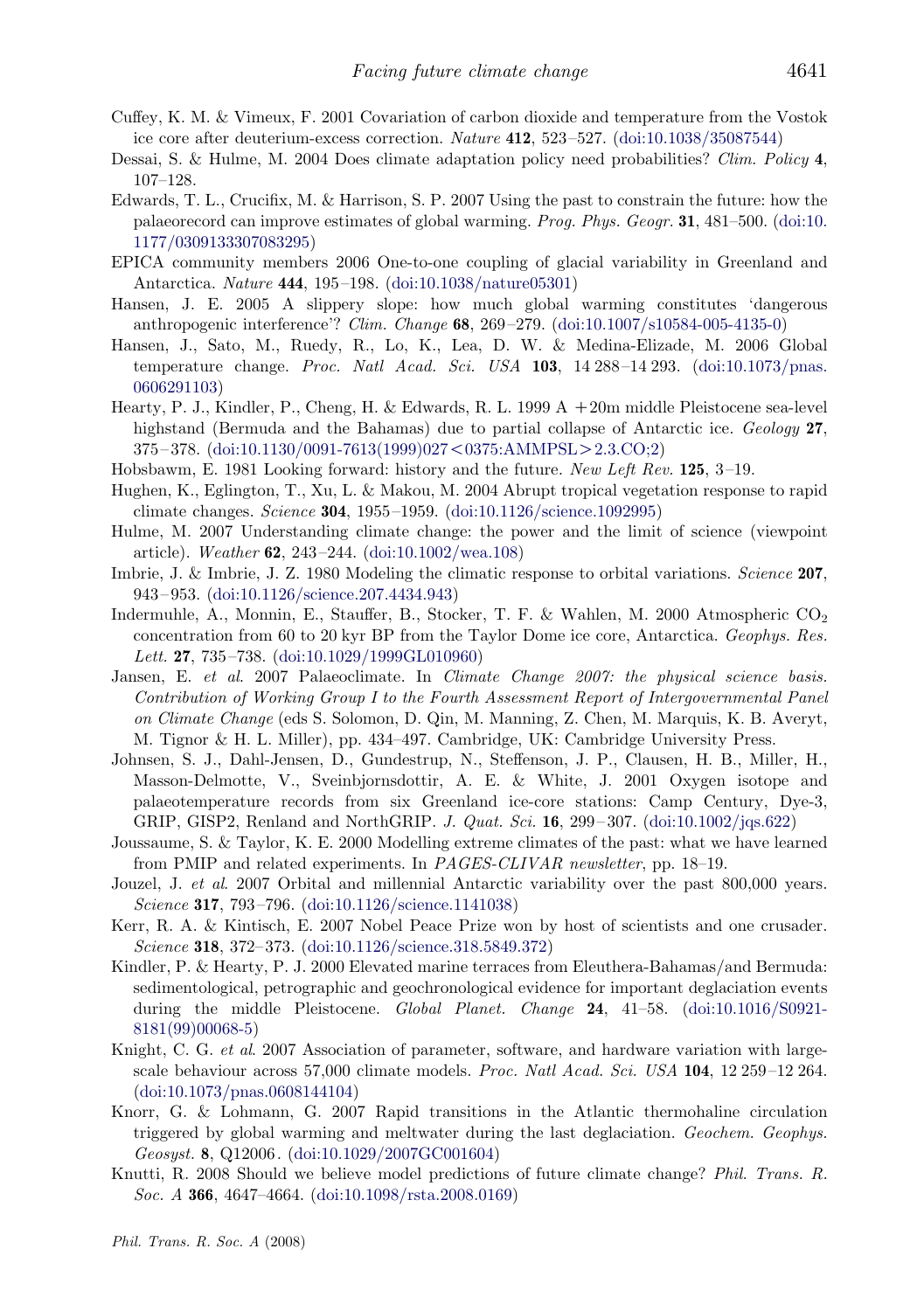- <span id="page-15-0"></span>Lambeck, K. & Chappell, J. 2001 Sea level change through the last glacial cycle. Science 292, 679 –686. [\(doi:10.1126/science.1059549\)](http://dx.doi.org/doi:10.1126/science.1059549)
- Lambert, F. et al. 2008 Dust—climate couplings over the past 800,000 years from the EPICA Dome C ice core. Nature 452, 616 –619. [\(doi:10.1038/nature06763](http://dx.doi.org/doi:10.1038/nature06763))
- Lawson, N. 2006 The economics and politics of climate change—an appeal to reason. A Lecture to the Centre for Policy Studies.
- Lenton, T. M., Held, H., Kriegler, E., Hall, J. W., Lucht, W., Rahmstorf, S. & Schnellnhuber, H. J. 2008 Tipping elements in the Earth's climate system. Proc. Natl Acad. Sci. USA 105, 1786 –1793. [\(doi:10.1073/pnas.0705414105\)](http://dx.doi.org/doi:10.1073/pnas.0705414105)
- Lisiecki, L. E. & Raymo, M. 2005 A Plio–Pleistocene stack of 57 globally distributed benthic d18O records. Paleoceanography 20, PA2003. [\(doi:10.1029/2004PA001071](http://dx.doi.org/doi:10.1029/2004PA001071))
- Lomborg, B. 2007 Cool it: the skeptical environmentalist's quide to global warming. New York, NY: Alfred A. Knopf.
- Loutre, M.-F. 2003 Clues from MIS 11 to predict the future climate—a modelling point of view. Earth Planet. Sci. Lett. 212, 213 –224. ([doi:10.1016/S0012-821X\(03\)00235-8\)](http://dx.doi.org/doi:10.1016/S0012-821X(03)00235-8)
- Loutre, M.-F. & Berger, A. 2003 Marine isotope stage 11 as an analogue for the present interglacial. Global Planet. Change 36, 209– 217. ([doi:10.1016/s0921-8181\(02\)00186-8](http://dx.doi.org/doi:10.1016/s0921-8181(02)00186-8))
- MacAskill, E. 2007 Europeans angry after Bush climate speech 'charade'. The Guardian. 29 September 2007.
- Masson-Delmotte, V. et al. 2006 Past temperature reconstructions from deep ice cores: relevance for future climate change. Clim. Past 2, 145 –165.
- McIntyre, M. E. 1997 Lucidity and science II: from acausality illusions and free will to final theories, mathematics, and music. Interdisciplinary Sci. Rev. 22, 285-303.
- McIntyre, M. E. 2007 On thinking probabilistically. In *Extreme events: Proc. 15th 'Aha Huliko'a* Workshop, pp. 153–161. Honolulu, HI: SOEST University of Hawaii.
- McManus, J. F., Oppo, D. W. & Cullen, J. L. 1999 A 0.5-million-year record of millennial-scale climate variability in the North Atlantic. Science 283, 971–975. [\(doi:10.1126/science.283.5404.971\)](http://dx.doi.org/doi:10.1126/science.283.5404.971)
- Monnin, E., Indermuhle, A., Dallenbach, A., Fluckiger, J., Stauffer, B., Stocker, T. F., Raynaud, D. & Barnola, J. M. 2001 Atmospheric  $CO_2$  concentrations over the last glacial termination. Science 291, 112–114. [\(doi:10.1126/science.291.5501.112](http://dx.doi.org/doi:10.1126/science.291.5501.112))
- Nakicenovic, N. et al. 2000 Summary for policymakers: emission scenarios. Intergovernmental Panel on Climate Change, p. 21.
- Oppenheimer, M. & Alley, R. B. 2005 Ice sheets, global warming, and article 2 of the UNFCCC. Clim. Change 68, 257–267. [\(doi:10.1007/s10584-005-5372-y\)](http://dx.doi.org/doi:10.1007/s10584-005-5372-y)
- Overpeck, J. T. & Webb, R. 2000 Nonglacial rapid climate events: past and future. Proc. Natl Acad. Sci. USA 97, 1335 –1338. ([doi:10.1073/pnas.97.4.1335\)](http://dx.doi.org/doi:10.1073/pnas.97.4.1335)
- Overpeck, J. T., Otto-Bliesner, B. L., Miller, G. H., Muhs, D. R., Alley, R. B. & Kiehl, J. T. 2006 Paleoclimate evidence for future ice-sheet instability and rapid sea-level rise. Science 311, 1747–1750. [\(doi:10.1126/science.1115159\)](http://dx.doi.org/doi:10.1126/science.1115159)
- Pachauri, R. K. & Reisinger, A. 2007 IPCC, 2007. Climate Change 2007: Synthesis Report. Contribution of Working Groups I, II and III to the Fourth Assessment Report of the Intergovernmental Panel on Cimate Change, pp. 104. Geneva, Switzerland: IPCC, WMO/UNEP.
- Paillard, D. 2006 What drives the ice age cycle? Science 313, 455-456. [\(doi:10.1126/science.](http://dx.doi.org/doi:10.1126/science.1131297) [1131297](http://dx.doi.org/doi:10.1126/science.1131297))
- Parrenin, F. & Paillard, D. 2003 Amplitude and phase of glacial cycles from a conceptual model. Earth Planet. Sci. Lett. 214, 243 –250. ([doi:10.1016/S0012-821X\(03\)00363-7\)](http://dx.doi.org/doi:10.1016/S0012-821X(03)00363-7)
- Petit, J. R. et al. 1999 Climate and atmosphere history of the past  $420,000$  years from the Vostok ice core, Antarctica. Nature 399, 429 – 436. [\(doi:10.1038/20859\)](http://dx.doi.org/doi:10.1038/20859)
- Popper, K. R. 1963 Conjectures and refutations. London, UK: Routledge and Kegan Paul Limited.
- Rignot, E. & Kanagaratnam, P. 2006 Changes in the velocity structure of the Greenland ice sheet. Science 311, 986 – 990. ([doi:10.1126/science.1121381](http://dx.doi.org/doi:10.1126/science.1121381))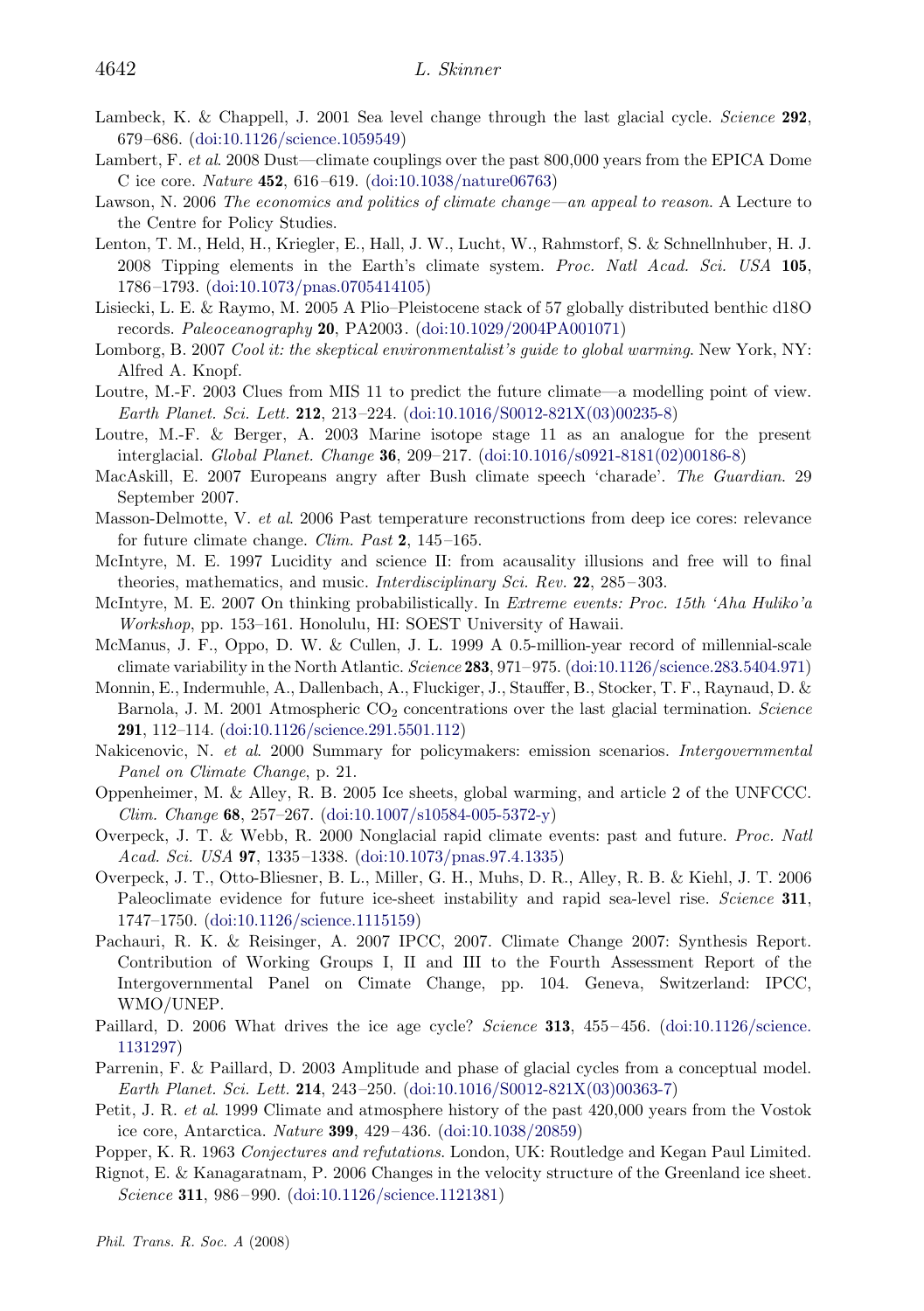- <span id="page-16-0"></span>Rignot, E., Casassa, G., Gogineni, P., Krabill, W., Rivera, A. & Thomas, R. 2004 Accelerated ice discharge from the Antarctic Peninsula following the collapse of Larsen B ice shelf. Geophys. Res. Lett. 31, 1-4.  $(doi:10.1029/2004GL020697)$
- Ruddiman, W. F. 2006a Ice-driven  $CO<sub>2</sub>$  feedback on ice volume. Clim. Past 2, 43-45.
- Ruddiman, W. F. 2006b Orbital changes and climate. Quat. Sci. Rev. 25, 3092– 3112. [\(doi:10.1016/](http://dx.doi.org/doi:10.1016/j.quascirev.2006.09.001) [j.quascirev.2006.09.001\)](http://dx.doi.org/doi:10.1016/j.quascirev.2006.09.001)
- Ruddiman, W. F. & Thomson, J. S. 2001 The case for human causes of increased atmospheric  $CH_4$ over the last 5000 years. Quat. Sci. Rev. 20, 1769 –1777. [\(doi:10.1016/S0277-3791\(01\)00067-1](http://dx.doi.org/doi:10.1016/S0277-3791(01)00067-1))
- Ruddiman, W. F., Vavrus, S. J. & Kutzbach, J. E. 2005 A test of the overdue-glaciation hypothesis. Quat. Sci. Rev. 24, 1–10. [\(doi:10.1016/j.quascirev.2004.07.010](http://dx.doi.org/doi:10.1016/j.quascirev.2004.07.010))
- Sanchez Goni, M. F., Cacho, I., Turon, J.-L., Guiot, J., Sierro, F. J., Peypouquet, J.-P., Grimalt, J. O. & Shackleton, N. J. 2002 Synchroneity between marine and terrestrial responses to millennial scale climatic variability during the last glacial period in the Mediterranean region. Clim. Dyn. 19, 95-105. [\(doi:10.1007/s00382-001-0212-x\)](http://dx.doi.org/doi:10.1007/s00382-001-0212-x)
- Sarnthein, M. et al. 2000 Fundamental modes and abrupt changes in North Atlantic circulation and climate over the last 60 ky: concepts, reconstruction and numerical modeling. In The Northern North Atlantic: a changing environment (eds P. Schäfer, W. Ritzrau, M. Schlüter & J. Theide), pp. 365–410. Berlin, Germany: Springer.
- Schulz, M., Paul, A. & Timmermann, A. 2002 Relaxation oscillators in concert: a framework for climate change at millennial timescales during the late Pleistocene. Geophys. Res. Lett. 29, 2193. [\(doi:10.1029/2002GL016144](http://dx.doi.org/doi:10.1029/2002GL016144))
- Shackleton, N. J. 2000 The 100,000-year ice-age cycle identified and found to lag temperature, carbon dioxide and orbital eccentricity. Science 289, 1897–1902. [\(doi:10.1126/science.289.5486.](http://dx.doi.org/doi:10.1126/science.289.5486.1897) [1897](http://dx.doi.org/doi:10.1126/science.289.5486.1897))
- Siddall, M., Rohling, E., Almogi-Labin, A., Hemleben, C., Meischner, D., Schmelzer, I. & Smeed, D. A. 2003 Sea-level fluctuations during the last glacial cycle. *Nature* 423, 853–858. ([doi:10.](http://dx.doi.org/doi:10.1038/nature01690) [1038/nature01690](http://dx.doi.org/doi:10.1038/nature01690))
- Siddall, M., Rohling, E. J. & Arz, H. W. 2008 Convincing evidence for rapid ice sheet growth during the last glacial period. PAGES News  $16$ , 15-16.
- Siegenthaler, U. et al. 2005 Stable carbon cycle: climate relationship during the late Pleistocene. Science 310, 1313 –1317. [\(doi:10.1126/science.1120130\)](http://dx.doi.org/doi:10.1126/science.1120130)
- Skinner, L. C. & Elderfield, H. 2005 Constraining ecological and biological bias in planktonic foraminiferal Mg/Ca and d18Occ: a multi-species approach to proxy calibration testing.  $Paleo ceanography$  20, 1–15. [\(doi:10.1029/2004PA001058\)](http://dx.doi.org/doi:10.1029/2004PA001058)
- Skinner, L. C., Elderfield, H. & Hall, M. 2007 Phasing of millennial events and Northeast Atlantic deep-water temperature change since  $\sim$  50 ka BP. In Past and future changes of the Ocean's meridional overturning circulation: mechanisms and impacts (eds A. Schmittner, J. Chiang, & S. R. Hemming). AGU Monograph, pp. 197–208.
- Smith, L. A. 2002 What might we learn from climate forecasts? Proc. Natl Acad. Sci. USA 99, 2487–2492. ([doi:10.1073/pnas.012580599\)](http://dx.doi.org/doi:10.1073/pnas.012580599)
- Solomon, S. et al. 2007 Technical summary. In *Climate Change 2007: The Physical Science Basis.* Contribution of Working Group I to the Fourth Assessment Report of the Intergovernmental Panel on Climate Change (eds S. Solomon, D. Qin, M. Manning, Z. Chen, M. Marquis, K. B. Averyt, M. Tignor & H. L. Miller), p. 91. Cambridge, UK: Cambridge University Press.
- Stainforth, D. A. et al. 2005 Uncertainty in predictions of the climate response to rising levels of greenhouse gases. Nature 433, 403 – 406. ([doi:10.1038/nature03301\)](http://dx.doi.org/doi:10.1038/nature03301)
- Stainforth, D. A., Allen, M. R., Tredger, E. R. & Smith, L. A. 2007 Confidence, uncertainty and decision-support relevance in climate predictions. Phil. Trans. R. Soc. A 365, 2145-2161. ([doi:10.1098/rsta.2007.2074\)](http://dx.doi.org/doi:10.1098/rsta.2007.2074)
- Svensson, A. et al. 2008 A 60,000 year Greenland stratigraphic ice core chronology. Clim. Past 4, 47–57.
- Tzedakis, P. C., Hooghiemstra, H. & Pälike, H. 2006 The last 1.35 million years at Tenaghi Philippon: revised chronostratigraphy and long-term vegetation trends. Quat. Sci. Rev. 25, 3416 – 3430. ([doi:10.1016/j.quascirev.2006.09.002\)](http://dx.doi.org/doi:10.1016/j.quascirev.2006.09.002)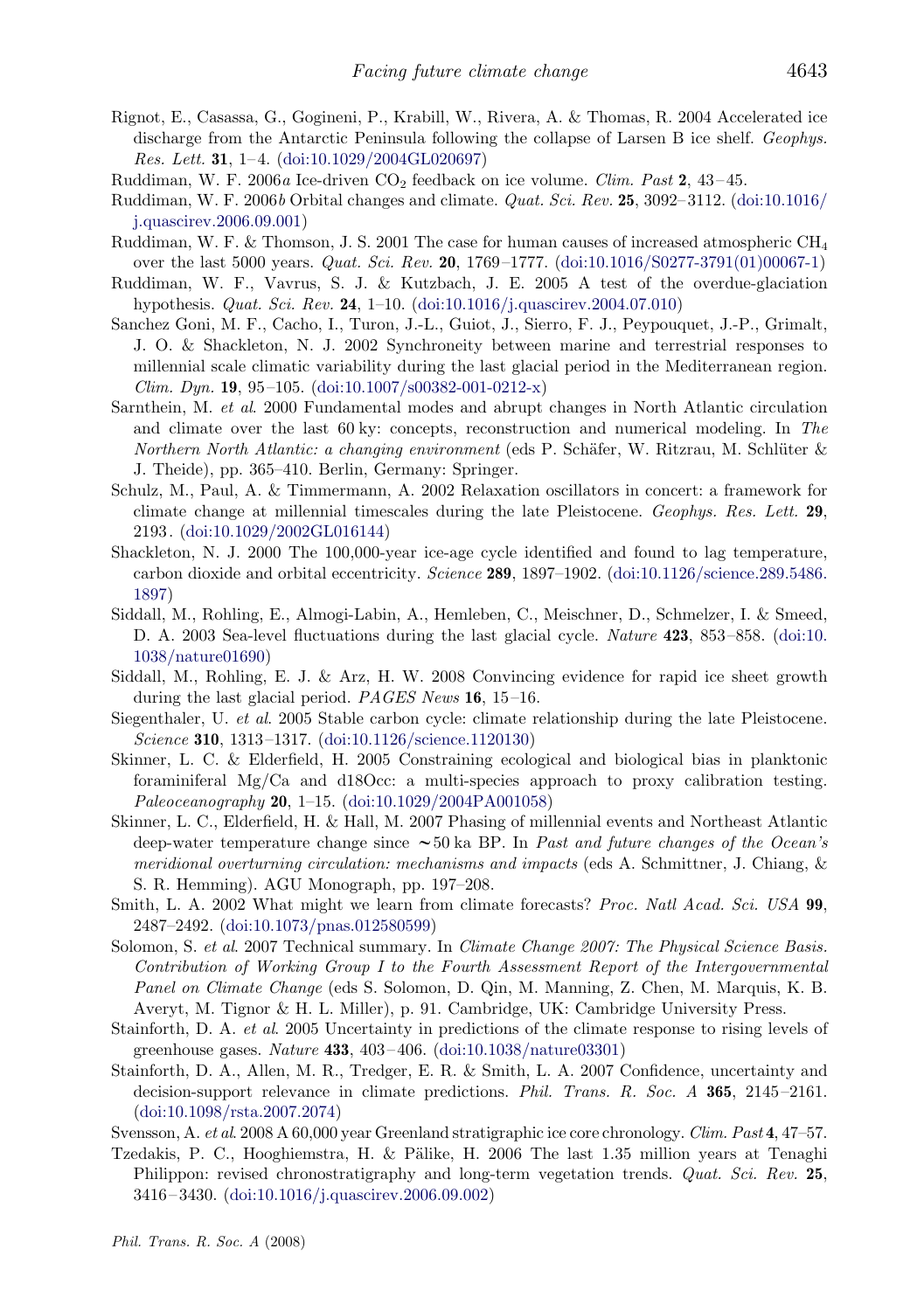- <span id="page-17-0"></span>Wang, X., Auler, A. S., Edwards, R. L., Cheng, H., Ito, E. & Solheid, M. 2006 Interhemispheric anti-phasing of rainfall during the last glacial period. Quat. Sci. Rev. 25, 3391– 3403. [\(doi:10.](http://dx.doi.org/doi:10.1016/j.quascirev.2006.02.009) [1016/j.quascirev.2006.02.009\)](http://dx.doi.org/doi:10.1016/j.quascirev.2006.02.009)
- Wang, Y. J., Cheng, H., Edwards, R. L., An, Z. S., Wu, J. Y., Shen, C.-C. & Dorale, J. A. 2001 A high-resolution absolute-dated late Pleistocene monsoon record from Hulu Cave, China. Science 294, 2345 –2348. ([doi:10.1126/science.1064618](http://dx.doi.org/doi:10.1126/science.1064618))
- Wittgenstein, L. 1975 On certainty. Oxford, UK: Blackwell.
- Witze, A. 2008 Losing Greenland. Nature 452, 798 –802. ([doi:10.1038/452798a](http://dx.doi.org/doi:10.1038/452798a))
- Wolf, E. et al. 2005 Modeling past atmospheric  $CO_2$ : results of a challenge. Eos Trans. AGU 86, 341– 345. [\(doi:10.1029/2005EO380003\)](http://dx.doi.org/doi:10.1029/2005EO380003)
- Zwally, H. J., Abdalati, W., Herring, T., Larson, K., Saba, J. & Steffen, K. 2002 Surface meltinduced acceleration of Greenland ice-sheet flow. Science 297, 218 –222. [\(doi:10.1126/science.](http://dx.doi.org/doi:10.1126/science.1072708) [1072708](http://dx.doi.org/doi:10.1126/science.1072708))